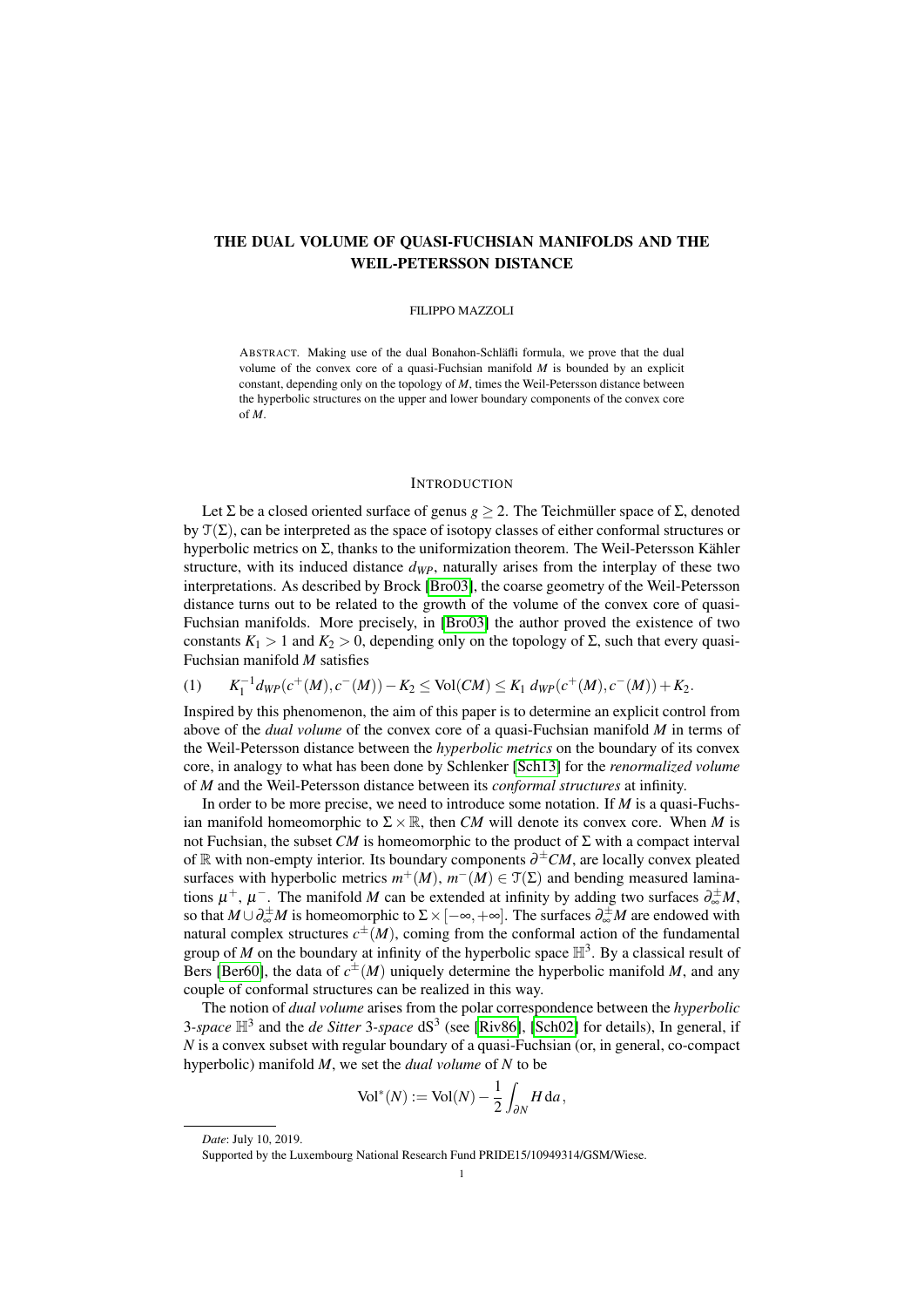where *H* is the trace of the shape operator of  $\partial N$  with respect the interior normal vector field. Even if the convex core does not have regular boundary, a simple approximation argument shows that it makes sense to define the dual volume of the convex core of *M* as  $Vol^*(CM) := Vol(CM) - \frac{1}{2}L_\mu(m)$ , where  $\mu$  is the bending measured lamination of  $\partial CM$  and  $m \in \mathfrak{T}(\partial CM)$  is its hyperbolic metric. As we deform the quasi-Fuchsian structure (*Mt*)*<sup>t</sup>* , the variation of the dual volume of the convex core is described by the *dual Bonahon-Schläfli formula*, which asserts that

$$
\frac{\mathrm{d}}{\mathrm{d}t} \operatorname{Vol}^*(CM_t)|_{t=0} = -\frac{1}{2} \operatorname{d}(L_\mu)(m).
$$

Here *in* denotes the derivative of the hyperbolic metrics  $m_t$  on the boundary of the convex cores *CM<sup>t</sup>* (a simple proof of this relation, originally showed in [\[KS09\]](#page-20-2), can be found in [\[Maz18\]](#page-21-3)).

The dual Bonahon-Schläfli formula, together with the properties of the bending measured lamination, allows us to bound uniformly the variation of Vol<sup>∗</sup> (*CM*) with respect to *m*. The aim of this paper is to prove the following statement:

<span id="page-1-0"></span>**Theorem A.** *There exists a universal constant*  $C > 0$  *such that, for every quasi-Fuchsian manifold M homeomorphic to*  $\Sigma \times \mathbb{R}$ *, we have* 

$$
|\text{Vol}^*(CM)| \le C (g-1)^{1/2} \, d_{WP}(m^-(M), m^+(M)),
$$

*with*  $C \approx 7.3459$ .

The dual volume and the hyperbolic volume of the convex core differ by the term  $\frac{1}{2}L_{\mu}(m)$ , which is bounded by  $6\pi|\chi(\Sigma)|$  (see [\[BBB19\]](#page-20-3)). Moreover, the structures  $c^{\pm}(M)$ and  $m^{\pm}(M)$  are at bounded Weil-Petersson distance from each other, by the works of Linch [\[Lin74\]](#page-21-4) and Sullivan [\[Sul81\]](#page-21-5) (see also Epstein and Marden [\[CEM06,](#page-20-4) Part II]). Therefore, Theorem [A](#page-1-0) can be used to give an alternative proof of Brock's upper bound in [\(1\)](#page-0-0) and to exhibit *explicit constants* satisfying the inequality, with a fairly simple argument.

A similar strategy has been developed by Schlenker [\[Sch13\]](#page-21-0) using the notion of *renormalized volume*, first introduced in [\[KS08\]](#page-20-5). The key ingredients in the work [\[Sch13\]](#page-21-0) are the variation formula of the renormalized volume  $RVol(M)$  and the Nehari's bound of the norm of the Schwarzian derivative of the complex projective structures at infinity of ∂∞*M*. In particular, the author showed that, for every quasi-Fuchsian manifold *M*, we have:

<span id="page-1-1"></span>(2) 
$$
\text{RVol}(M) \leq 3\sqrt{\pi}(g-1)^{1/2} \, d_{WP}(c^+(M), c^-(M)).
$$

We remark that the multiplicative constant *C* appearing in our statement is larger than the we remark that the multiplicative constant C appearing in our statement is farger than the one obtained using the renormalized volume,  $3\sqrt{\pi} \approx 5.3174 < 7.3459 \approx C$ . Therefore, the inequality [\(2\)](#page-1-1) is more efficient in terms of coarse estimates.

Nevertheless, Theorem [A](#page-1-0) carries more information than its implications concerning the coarse Weil-Petersson geometry, in particular when we consider quasi-Fuchsian structures that are close to the Fuchsian locus. In this case, Theorem [A](#page-1-0) and the inequality [\(2\)](#page-1-1) furnish complementary insights, since they involve the Weil-Petersson distance between the hyperbolic structures, on one side, and the conformal structures at infinity on the other. Moreover, Proposition [2.4](#page-9-0) and its application for the bound of the dual volume show that the multiplicative constant in Theorem [A](#page-1-0) can be improved if we have a better control of  $L_{\mu}(m)$  than  $L_{\mu}(m) \leq 6\pi |\chi(\Sigma)|$  (from [\[BBB19\]](#page-20-3)), exactly as the inequality [\(2\)](#page-1-1) can be improved if we have a better control of the *L* <sup>∞</sup>-norm of the Schwarzian at infinity than the Nehari's bound.

We finally mention that, carrying on the analogy between the picture "at the convex core" and "at infinity" by Schlenker [\[Sch17\]](#page-21-6), our result fits well into the comparison of the two descriptions of the space of quasi-Fuchsian structures, as summarized in the following table: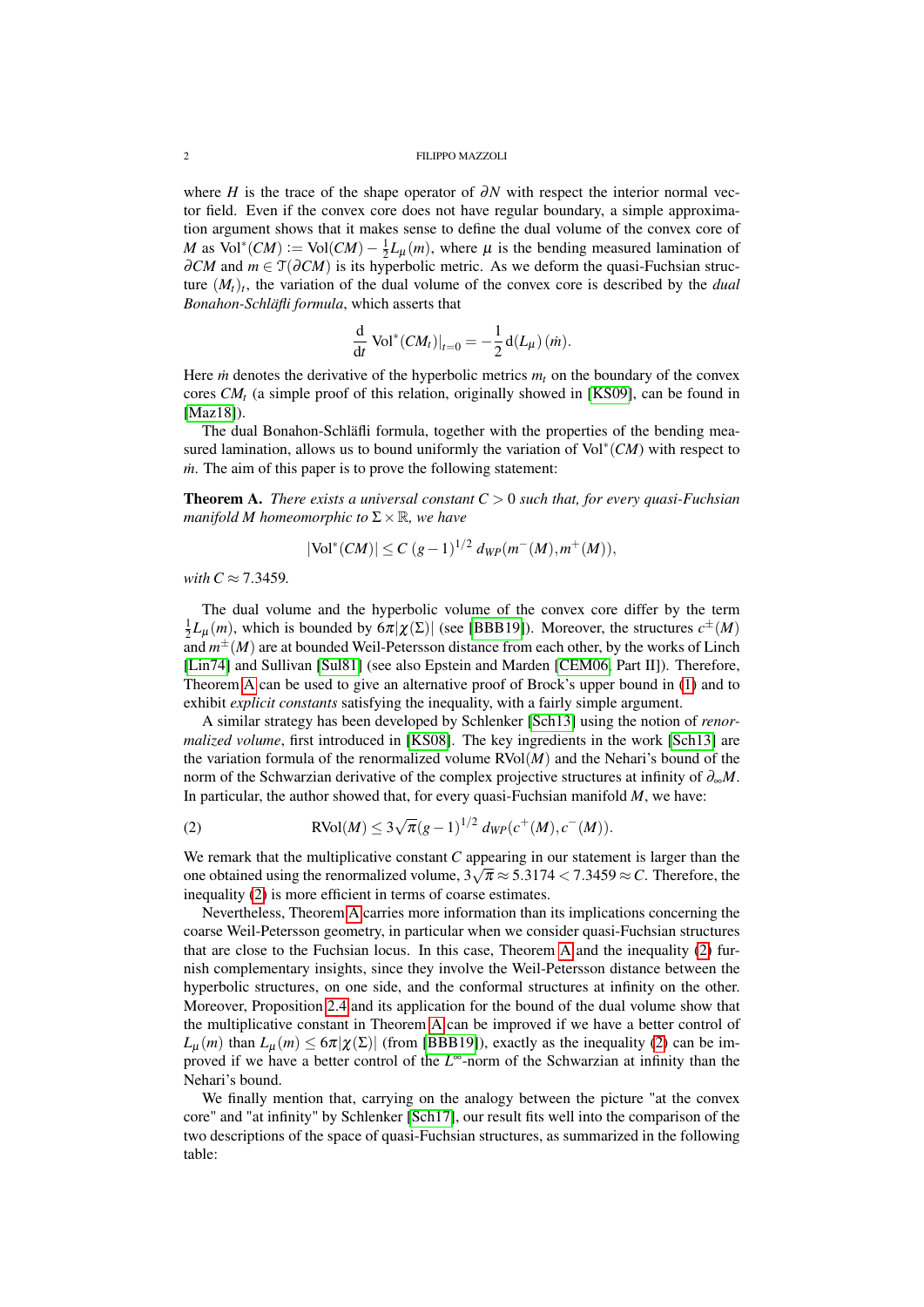| On $\partial CM$                                  | On $\partial_{\infty}M$                                          |
|---------------------------------------------------|------------------------------------------------------------------|
| Induced metrics $m^{\pm}$                         | Conformal structures $c^{\pm}$                                   |
| Thurston's conjecture                             | Bers' Simultaneous                                               |
| on prescribing $m^{\pm}$                          | Uniformization Theorem                                           |
| Bending measured lamination $\mu$                 | Measured foliation $\mathfrak F$                                 |
| Hyperbolic length $L_{\mu}(m)$                    | Extremal length $ext{ext}_{\mathcal{F}}(c)$                      |
| Dual volume $Vol^*(CM)$                           | Renormalized volume $RVol(M)$                                    |
| Dual Bonahon-Schläfli formula                     | [Sch17, Theorem 1.2]                                             |
| $\delta \text{Vol}^* = -\frac{1}{2} d(L_\mu)(m)$  | $\delta$ RVol = $-\frac{1}{2}$ d(ext <sub>T</sub> ) ( <i>c</i> ) |
| Bound on $L_{\mu}(m)$ [BBB19]                     | [Sch17, Theorem 1.4]                                             |
| $L_{m+}(l_{\pm}) \leq 6\pi  \chi(S) $             | $ext_{\mathcal{F}}(c) \leq 3\pi  \chi(S) $                       |
| Bound of Vol <sup>*</sup> with $d_{WP}(m^+, m^-)$ | Bound of RVol with $d_{WP}(c^+, c^-)$                            |
| Theorem A                                         | Inequality $(2)$                                                 |

**Outline of the paper.** In Section [1](#page-3-0) we recall the definition of Teichmüller space  $\mathcal{T}(\Sigma)$  as deformation space of Riemann surface structures, and of its tangent and cotangent bundles via Beltrami differentials and holomorphic quadratic differentials. In particular we remind the notion of Weil-Petersson metric and of other similarly defined Finsler metrics on  $\mathcal{T}(\Sigma)$ , using  $L^p$ -norms of Beltrami differentials. Then, following [\[Tro92\]](#page-21-7), we introduce the description of  $\mathcal{T}(\Sigma)$  as the space of isotopy classes of hyperbolic metrics, and of its tangent bundle using traceless and divergence free (also called transverse traceless) symmetric tensors. The Section ends with a simple Lemma describing the relation between the two equivalent interpretations and between their norms.

Section [2](#page-6-0) is devoted to the proof of Proposition [2.4,](#page-9-0) in which we produce a uniform bound of the *L<sup>p</sup>*-norm of the differential of  $L_{\mu}$ :  $\mathfrak{T}(\Sigma) \to \mathbb{R}$ , the hyperbolic length function of a measured lamination over the Teichmüller space. This is the main "quantitative" ingredient for the proof of Theorem [A.](#page-1-0) The proof uses Tromba's description of *T*T(Σ) via transverse traceless tensors: we represent a variation of hyperbolic metrics  $\dot{m}$  as the real part of a holomorphic quadratic differential Φ. Using standard properties of holomorphic functions, the pointwise norm of  $\Phi$  at *x* can be bounded by the  $L^p$ -norm of  $\Phi$  over some embedded geodesic ball in  $\Sigma$  centered at *x*. The variation of  $L_{\mu}$  can be expressed as an integral over the support of  $\mu$  of the product of the variation of the length measure of  $\dot{m}$  times the tranverse measure of  $\mu$ . Then the result will follow by using the pointwise estimation and a Fubini's exchange of integration over a suitable finite cover of  $\Sigma$ .

In Section [3](#page-10-0) we obtain a uniform control of the differential of Vol<sup>∗</sup> in terms of the *L p* norm of the variation of the hyperbolic metrics on ∂*CM* (here we denote, with abuse, by Vol<sup>∗</sup> the function over the space  $\mathfrak{QF}(\Sigma)$  of quasi-Fuchsian structures on  $\Sigma \times \mathbb{R}$ , which associates to a manifold M the volume of its convex core  $Vol^*(CM)$ ). To do so, we will apply the works of Bridgeman, Canary, and Yarmola [\[BCY16\]](#page-20-6) and Bridgeman, Brock, and Bromberg [\[BBB19\]](#page-20-3), which give universal controls of the bending measure of the convex core. These results are to the dual volume as the Nehari's bound of norm of the Schwarzian derivative is to the renormalized volume (the bounds obtained in [\[BBB19\]](#page-20-3) are actually proved *using* Nehari's bound). The dual Bonahon-Schläfli formula relates the variation of Vol<sup>∗</sup> with the differential of the length of the bending measured lamination, and the mentioned universal bounds combined with Proposition [2.4](#page-9-0) will produce the desired control of dVol<sup>∗</sup> (see Corollary [3.8\)](#page-12-0).

In Section [4](#page-13-0) we will finally give a proof of Theorem [A.](#page-1-0) Contrary to what happens for the conformal structures at infinity, the hyperbolic structures on ∂*CM* are only conjecturally thought to give a parametrization of the space of quasi-Fuchsian manifolds. Because of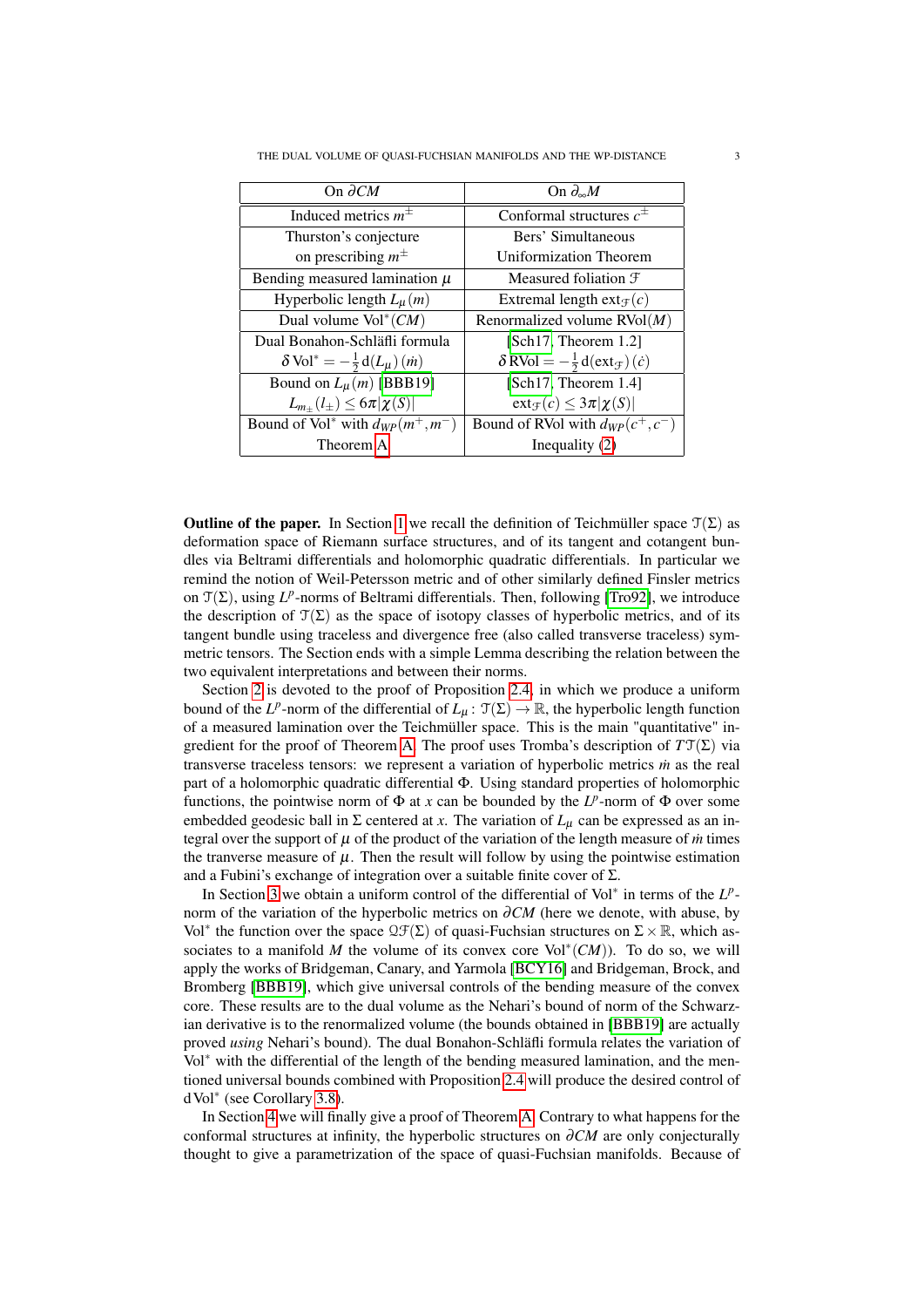this, proving Theorem [A](#page-1-0) from Corollary [3.8](#page-12-0) is not as immediate as it is for the renormalized volume using its variation formula. Our procedure to overcome to this difficulty passes through the foliation of hyperbolic ends by constant Gaussian curvature surfaces  $\Sigma_k$ , with  $k \in (-1,0)$ , and the notion of landslide, which is a "smoother" analogue of earthquakes between hyperbolic metrics on  $\Sigma$  introduced by Bonsante, Mondello, and Schlenker [\[BMS13\]](#page-20-7) (see also [\[BMS15\]](#page-20-8)). By the work of Schlenker [\[Sch06\]](#page-21-8) and Labourie [\[Lab91\]](#page-21-9), the data of the metrics on the surfaces  $\Sigma_k$  parametrize the space of quasi-Fuchsian manifolds. Therefore, the strategy will roughly be to:

- *i*) approximate the dual volume of the convex core *CM* by the dual volume Vol $^*$ <sub>k</sub> of the region enclosed by the *k*-surfaces of *M*;
- *ii*) prove that the differentials of the functions  $Vol_k^*$  converge to the differential of  $Vol^*$ as *k* goes to  $-1$ , i. e. as the surfaces  $\Sigma_k$  get closer to the convex core *CM*;
- *iii*) use the parametrization result for the metrics of  $\Sigma_k$  to deduce the statement of Theorem [A](#page-1-0) via an approximation argument.

For point *(ii)*, which is the most delicate part of our argument, we will highlight a connection between the differential of the functions  $Vol<sub>k</sub><sup>*</sup>$  and the infinitesimal smooth grafting, introduced in [\[BMS13\]](#page-20-7). As described by McMullen [\[McM98\]](#page-21-10), the earthquake map can be complexified using the notion of grafting along a measured lamination. In the same way the landslide admits a complex extension via the *smooth grafting map*. Moreover, the complex earthquake can be actually recovered by a suitable limit of complex landslides. Using this convergence procedure, we are able to show that dVol<sup>∗</sup> is the limit of the differ-entials d Vol<sup>∗</sup><sub>k</sub>, in the sense described by Proposition [4.3.](#page-15-0) The rest of the proof of Theorem [A](#page-1-0) will be an elementary application of the results from the previous section, similarly to what done in [\[Sch13\]](#page-21-0) with the renormalized volume.

Acknowledgments. I would like to thank my advisor Jean-Marc Schlenker for introducing me to this problem, and for his help and support all along this work.

# 1. PRELIMINARIES

<span id="page-3-0"></span>Let  $\Sigma$  be an oriented closed surface of genus  $g \geq 2$ . Two Riemannian metrics *g*, *g'* on Σ are said to be *conformally equivalent* if there exists a smooth function *u*: Σ → R such that  $g = e^{2u}g'$ . A *Riemann surface structure* on  $\Sigma$  is a couple  $X = (\Sigma, c)$ , where *c* is a conformal class of Riemannian metrics of Σ. A *hyperbolic structure* on Σ is the datum of a Riemannian metric *h* with constant Gaussian curvature equal to −1.

The *Teichmüller space* of  $\Sigma$ , denoted by  $\mathcal{T}(\Sigma)$ , is the space of isotopy classes of conformal structures over the surface Σ. Thanks to the uniformization theorem, the Teichmüller space can be considered equivalently as the space of isotopy classes of hyperbolic metrics on Σ. We will write  $\mathcal{T}_c(\Sigma)$  (*c* for *conformal*) when we want to emphasize the first interpretation, and  $\mathcal{T}_h(\Sigma)$  (*h* for *hyperbolic*) in latter case.

In the following, we will recall the definition of the Weil-Petersson Riemannian metric on the Teichmüller space, and of other similarly defined Finsler metrics. Since the literature usually agrees on these definitions only up to multiplicative constant, we will spend some time in describing the setting we will work with, mainly because we will be interested in producing explicit bounds of our geometric quantities.

Let *X* be a Riemann structure on  $\Sigma$ . A *Beltrami differential* on *X* is a  $(1,1)$ -tensor *v* that can be expressed in local coordinates as  $v = n \partial_z \otimes d\bar{z}$ , where *n* is a measurable complexvalued function. If  $h = \rho |dz|^2$  is the unique hyperbolic metric in the conformal class *c*, then for any  $q \in [1, \infty)$  we define the  $L^q$ -norm of the Beltrami differential  $v = n \partial_z \otimes d\overline{z}$  to be

$$
\|\mathbf{v}\|_{B,q} := \left(\int_X |n|^q \rho \, \mathrm{d}x \, \mathrm{d}y\right)^{1/q}.
$$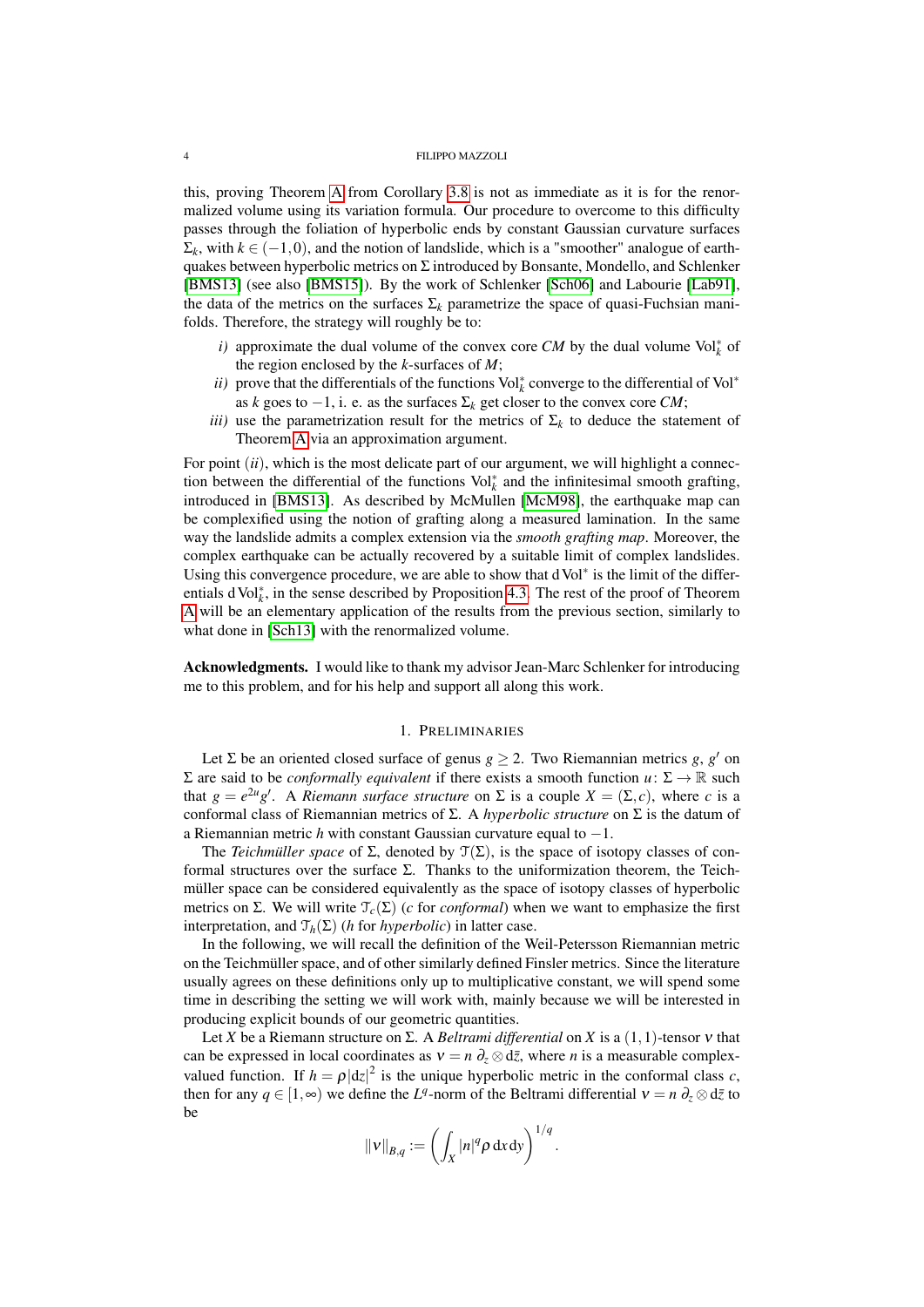When  $q = \infty$ , we set  $||v||_{B,\infty} := \text{ess sup}_{\Sigma} |n|$ .  $B(X)$  will denote the space of Beltrami differentials of *X* with finite *L* <sup>∞</sup>-norm.

A holomorphic quadratic differential on *X* is a symmetric 2-covariant tensor that can be locally written as  $\Phi = \phi \, dz^2$ , where  $\phi$  is holomorphic. In analogy to what was done above, for every  $p \in [1, \infty)$  we define the  $L^p$ -norm of  $\Phi$  to be

$$
\|\Phi\|_{Q,p} := \left(\int_{\Sigma} \frac{|\phi|^p}{\rho^{p-1}} \, \mathrm{d}x \, \mathrm{d}y\right)^{1/p}
$$

.

When  $p = \infty$ , we set  $\|\Phi\|_{Q,\infty} := \text{ess sup}_{\Sigma} |\phi| / \rho$ . When  $p = 2$ , the norm  $\|\cdot\|_{Q,2}$  is induced by a scalar product, defined as follows:

$$
\langle \Phi, \Psi \rangle_{Q,2} := \int_{\Sigma} \frac{\phi \overline{\psi}}{\rho} \, \mathrm{d}x \, \mathrm{d}y.
$$

There is a natural pairing between the space of bounded Beltrami differentials  $B(X)$  and the space of holomorphic quadratic differentials  $Q(X)$ : given a Beltrami differential  $v =$ *n*  $\partial_z \otimes d\bar{z}$  and a holomorphic quadratic differential  $\Phi = \phi \, dz^2$ , we define

$$
(\Phi, v) := \int_X \phi \bar{n} \, dx \, dy.
$$

The Hölder inequality implies that, for every  $\Phi \in Q(X)$  and  $v \in B(X)$ , we have

$$
|(\Phi, v)| \leq ||\Phi||_{Q,p} ||v||_{B,q},
$$

where p and q are conjugate exponents, i. e.  $\frac{1}{p} + \frac{1}{q} = 1$ . Therefore  $(\cdot, \cdot)$  induces a continuous (and injective, in fact) linear operator

$$
\begin{array}{rcl}\n\mathcal{Q}(X) & \longrightarrow & B(X)^* \\
\Phi & \longmapsto & (\Phi, \cdot).\n\end{array}
$$

Consequently, we can endow  $Q(X)$  with the dual norm of  $\lVert \cdot \rVert_{B,q}$ , defined as

$$
\|\Phi\|_{B,q}^*:=\sup_{\mathbf{\nu}\neq 0}\frac{|(\Phi,\mathbf{\nu})|}{\|\mathbf{\nu}\|_{B,q}}
$$

.

An elementary argument proves the following:

<span id="page-4-0"></span>**Lemma 1.1.** *For any couple of conjugate exponents p, q and for any*  $\Phi \in Q(X)$ *, we have*  $\|\Phi\|_{Q,p} = \|\Phi\|_{B,q}^*$ .

A Beltrami differential  $v \in B(X)$  is *harmonic* if there exists a holomorphic quadratic differential  $\Phi = \phi \, dz^2$  such that  $v = \bar{\phi}/\rho \, \partial_z \otimes d\bar{z}$ . We denote by  $B_h(X)$  the space of harmonic Beltrami differentials on *X*.

Let  $N(X)$  be the subspace of  $B(X)$  of those Beltrami differentials  $\nu$  verifying  $(\Phi, \nu) = 0$ for every  $\Phi \in Q(X)$ . As described in [\[GL00\]](#page-20-9), the space  $B_h(\Sigma)$  and  $N(X)$  are in direct sum, and the quotient of  $(B(X), \|\cdot\|_{B,\infty})$  by the subspace  $N(X)$  identifies with the tangent space to the Teichmüller space  $T_X \mathcal{T}_c(\Sigma)$  (here we denote by X the isotopy class of the conformal structure, with abuse). Moreover, the pairing  $(\cdot, \cdot)$  determines a natural isomorphism between the dual of  $T_X \mathcal{T}(\Sigma)$  and the space of holomorphic quadratic differentials  $(Q(X), \|\cdot\|_{Q,1})$ , which is consequently identified with the cotangent space  $T^*_X \mathcal{T}_c(\Sigma)$ .

The inner product  $\langle \cdot, \cdot \rangle_{Q,2}$  on  $Q(X)$  induces a Hermitian scalar product on the cotangent space  $T_X^* \mathcal{T}_c(\Sigma)$ , and consequently on  $T_X \mathcal{T}_c(\Sigma)$ . Its real part is the *Weil-Petersson metric* of  $\mathcal{T}_c(\Sigma)$ , and it will be denoted by  $\langle \cdot, \cdot \rangle_{WP}$ .

We recall now the Riemannian description of the Teichmüller space as developed in [\[Tro92\]](#page-21-7). Let  $S^{2,0}$ Σ be the bundle of 2-covariant symmetric tensors on Σ, and let  $\Gamma(S^{2,0}Σ)$ denote the space of its smooth sections, which is an infinite dimensional vector space. The space M of smooth Riemannian metrics on  $\Sigma$  identifies with an open cone inside  $\Gamma(S^{2,0}\Sigma)$ .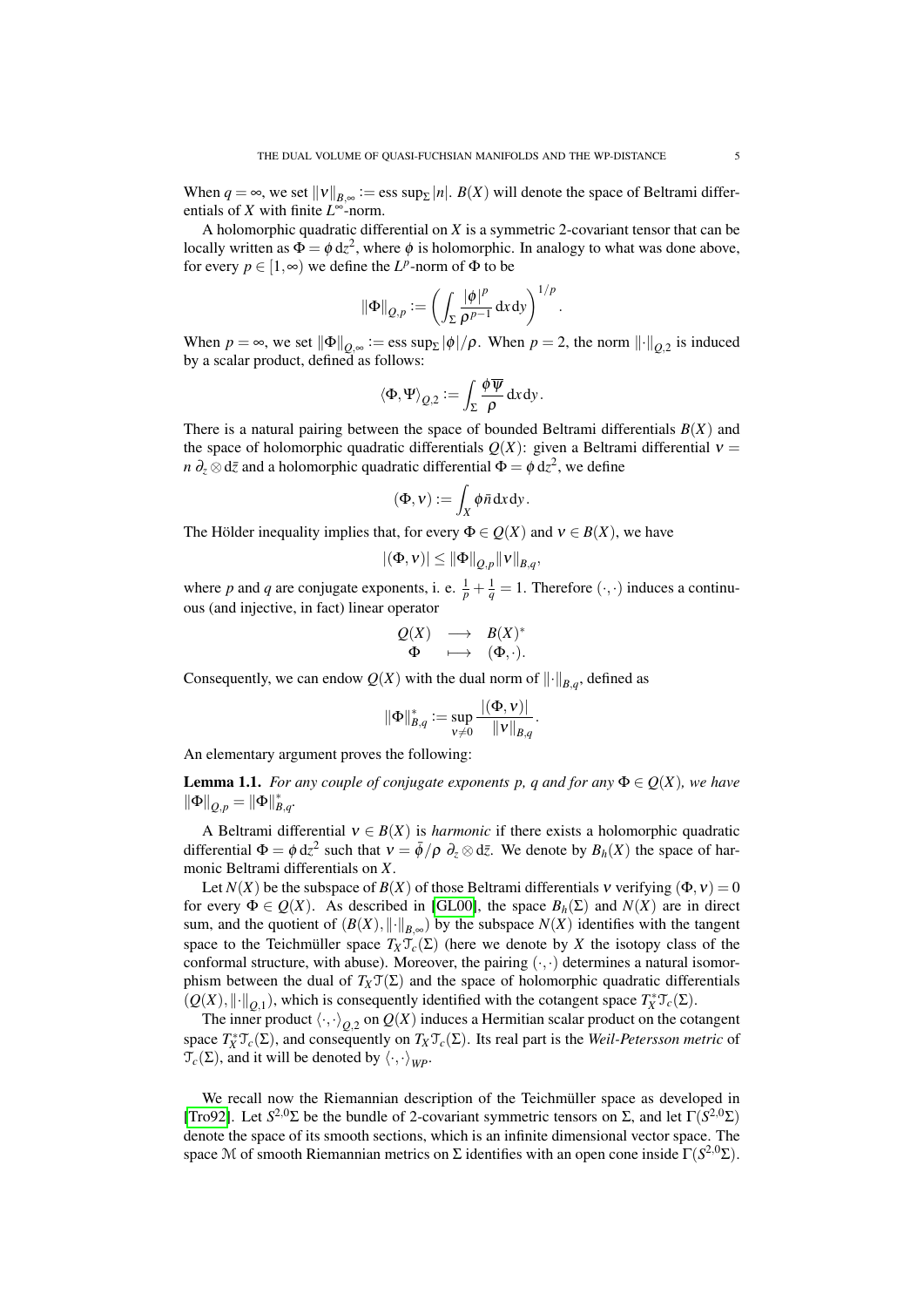Therefore, given any Riemannian metric *g* on  $\Sigma$ , the tangent space  $T_g\mathcal{M}$  is canonically isomorphic to  $\Gamma(S^{2,0} \Sigma)$ . The metric *g* determines a scalar product on  $T_g \mathcal{M}$ , which can be expressed as  $(h, k)$ <sub>g</sub> :=  $g^{ik}g^{jh}h_{ij}k_{kh}$ , for *h*, *k* in  $\Gamma(T^{2,0}\Sigma)$ . The norm induced by this scalar product will be denoted by  $\|h\|_g^2 := \langle h,h\rangle_g.$  Given  $h\in \Gamma(T^{2,0}\Sigma)$ , we define the *g*-divergence of *h* to be the 1-form  $\delta_g h(V) := \text{tr}_g(\nabla_* h)(*, V)$ , for any *V* tangent vector field to Σ. Now we set

 $S_{tt}(\Sigma, g) := \{ h \in \Gamma(T^{2,0}\Sigma) \mid h \text{ is symmetric, } g \text{-traceless and } \delta_g h = 0 \}.$ 

An element of  $S_{tt}(\Sigma, g)$  is usually called a *tranverse traceless* tensor (with respect to the metric *g*). As shown in [\[Tro92\]](#page-21-7), every element of  $S_{tt}(\Sigma, g)$  can be written (uniquely) as the real part of a holomorphic quadratic differential  $\Phi \in \mathcal{Q}(\Sigma, [g])$ , and vice versa for every  $\Phi$ , the tensor ReΦ belongs to  $S_t(\Sigma, g)$ . In particular, the space  $S_t(\Sigma, g)$  depends only on the conformal class of the metric *g*. If *g* is a hyperbolic metric, then  $S_t(\Sigma, g)$  is tangent to the space  $\mathcal{M}^{-1}$  of hyperbolic metrics on  $\Sigma$ , and it is transverse to the orbit of *g* by the action of the group of diffeomorphisms isotopic to the identity. Therefore, the tangent space of the Teichmüller space at the isotopy class of *g* can be identified with  $S(\Sigma, g)$ .

For any open set  $\Omega \subseteq \Sigma$  and any  $p \in [1, \infty)$ , the Fischer-Tromba *p*-norm of  $h \in S_t(\Sigma, g)$ is defined as

$$
||h||_{FT,L^p(\Omega)} := \left(\int_{\Omega} ||h||_g^p \, \mathrm{dvol}_g\right)^{1/p},
$$

where dvol<sub>g</sub> is the area form induced by *g*. When  $p = \infty$ , we set  $||h||_{FT,L^{\infty}(\Omega)} := \sup_{\Omega} ||h||_{g}$ . If  $\Omega = \Sigma$ , we simply write  $\lVert \cdot \rVert_{FT,p}$ .

Let now *m* be a point of the Teichmüller space, and let *g* be a hyperbolic metric in the equivalence class *m*, with associated Riemann surface structure *X*.

<span id="page-5-0"></span>**Lemma 1.2.** *The vector spaces*  $B_h(X)$  *and*  $S_H(\Sigma, g)$  *are identified to*  $T_m(\Sigma)$  *through the linear isomorphism*

$$
\begin{array}{ccc}\nB_h(X) & \longrightarrow & S_{tt}(\Sigma, g) \\
v_{\Phi} & \longmapsto & 2 \operatorname{Re} \Phi.\n\end{array}
$$

*Moreover, for every*  $\Phi \in Q(X)$  *we have* 

$$
||v_{\Phi}||_{B,q} = \frac{1}{2\sqrt{2}} ||2 \operatorname{Re} \Phi||_{FT,q}.
$$

*Proof.* Let  $g_t = \rho_t |dz_t|^2$  be a smooth 1-parameter family of Riemannian metrics on Σ, with  $g_0 = g$ , and let  $\Phi = \phi \, d{z_0}^2$  be a holomorphic quadratic differential on the Riemann surface  $X_0 = (\Sigma, [g_0])$ . If we require the identity map  $(\Sigma, g_0) \to (\Sigma, g_t)$  to be quasi-conformal with harmonic Beltrami differential

$$
\mathsf{v}_{t\Phi}^0:=\frac{t\bar\phi}{\rho_0}\;\partial_{z_0}\mathop{\otimes}\mathrm{d}\bar{z}_0\;\! ,
$$

then the Riemannian metric  $g_t$  can be expressed as

$$
g_t = \rho_t \left| \frac{\partial z_t}{\partial z_0} \right|^2 |dz_0|^2 + 2t \rho_t \left| \frac{\partial z_t}{\partial z_0} \right|^2 \text{Re} \left( \frac{\phi}{\rho_0} dz_0^2 \right) + O(t^2).
$$

Therefore the first order variation of  $g_t$  at  $t = 0$  coincides with

$$
\dot{g}_0 = \left(\frac{\mathrm{d}}{\mathrm{d}t} \rho_t \left| \frac{\partial z_t}{\partial z_0} \right|^2 \Big|_{t=0} \left| \mathrm{d} z_0 \right|^2 \right) + 2 \operatorname{Re} \Phi.
$$

The quantity  $\dot{g}_0$  identifies with a tangent vector to the space M of Riemannian metrics over  $Σ$  at the point *g*<sub>0</sub>. The first term in the expression above is conformal to the Riemannian metric  $g_0$ , hence it is tangent to the conformal class  $[g_0] \subset \mathcal{M}$ . The remaining term 2Re $\Phi$ is a symmetric,  $g_0$ -traceless and divergence-free tensor, so it lies in the subspace  $S_t$ ( $\Sigma$ ,  $g_0$ ) of  $T_{g_0}$ M.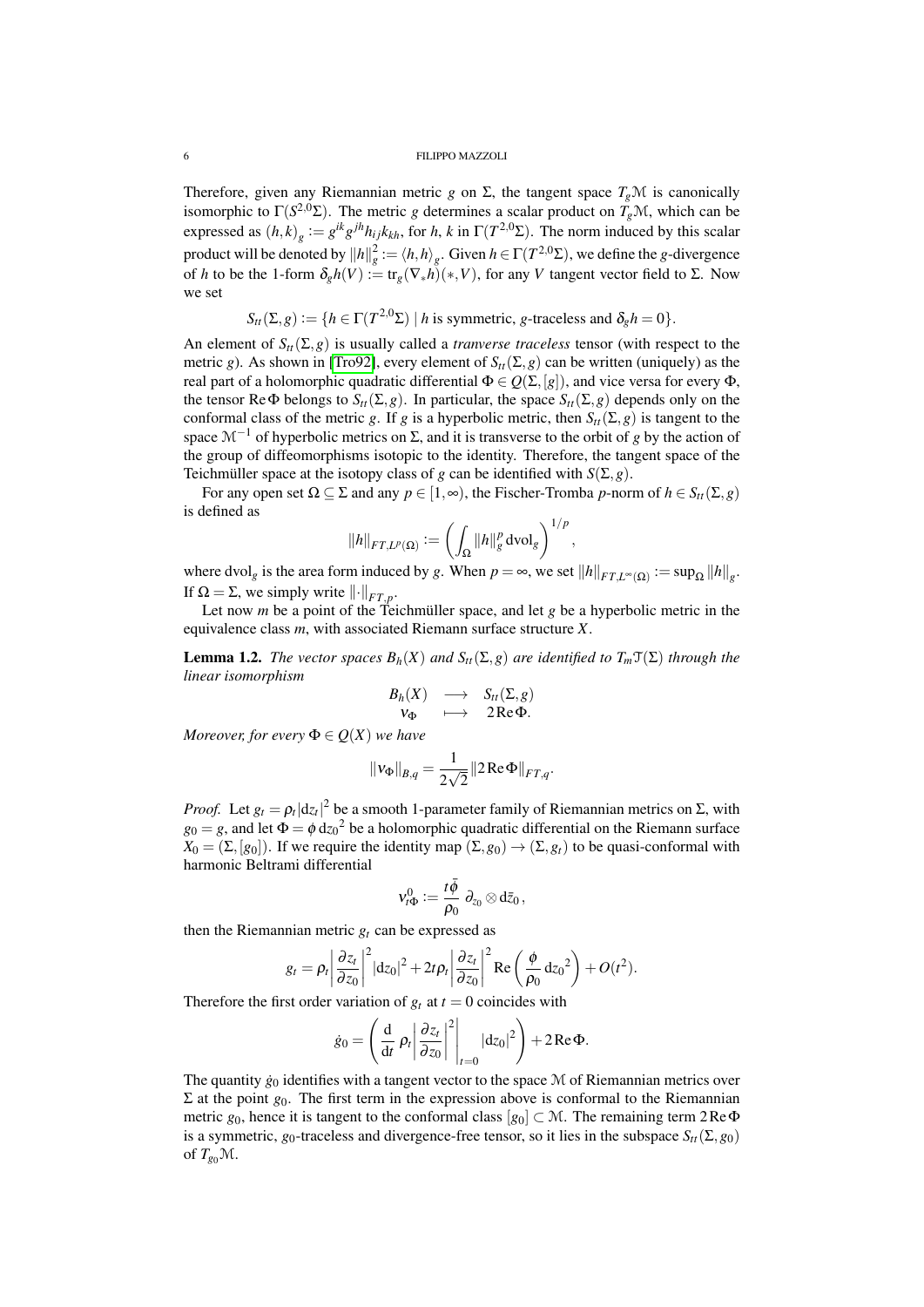The computation above proves that the harmonic Beltrami differential  $v_{\Phi}$ , seen as an element of  $T_m \mathcal{T}_c(\Sigma)$ , corresponds to  $2 \text{Re } \Phi \in S_{tt}(\Sigma, g_0) \cong T_m \mathcal{T}_h(\Sigma)$ . Finally, an explicit computation shows the relation between the norms  $\lVert \cdot \rVert_{B,q}$  and  $\lVert \cdot \rVert_{FT,q}$ .

# 2. A BOUND OF THE DIFFERENTIAL OF THE LENGTH

<span id="page-6-0"></span>Let  $\mathcal{ML}(\Sigma)$  denote the space of measured laminations of  $\Sigma$ . The aim of this section is to produce, given  $\mu \in M(L(\Sigma))$ , a quantitative upper bound of the *L*<sup>*p*</sup>-norm of the differential of the length function  $L_{\mu}$ :  $\mathcal{T}_h(\Sigma) \to \mathbb{R}$ , which associates to every class of hyperbolic metrics  $m \in \mathcal{T}_h(\Sigma)$  the length of the *m*-geodesic realization of  $\mu$ . This estimate is the content of Proposition [2.4,](#page-9-0) which will be our main technical ingredient to produce the upper bound of the dual volume in terms of the Weil-Petersson distance between the hyperbolic metrics on the convex core of a quasi-Fuchsian manifold.

We briefly sketch the structure of this section: Lemma [2.1](#page-6-1) describes a natural way to express the differential of  $L_{\mu}$  applied to a first order variation of hyperbolic metrics  $\dot{g}$ . Lemma [2.2](#page-7-0) uses the properties of holomorphic functions to bound the pointwise value of a holomorphic quadratic differential at  $x \in \Sigma$  with its  $L^q$ -norm on the ball centered at *x*. Then Proposition [2.4](#page-9-0) will follow by selecting a first order variation  $\dot{g}$  in  $S_t(\Sigma, g)$  and then carefully applying the bound of Lemma [2.2](#page-7-0) in the expression found in Lemma [2.1.](#page-6-1)

Let  $m \in \mathcal{T}_h(\Sigma)$  and  $\mu \in \mathcal{ML}(\Sigma)$ . Given a hyperbolic metric *g* in the equivalence class *m*, we identify the measured lamination  $\mu$  with its *g*-geodesic realization inside (Σ, *g*). If  $\lambda$  is a *g*-geodesic lamination of  $\Sigma$  containing the support of  $\mu$ , we can cover  $\lambda$  by finitely many flow boxes  $\sigma_j: I \times I \to B_j$ , where  $I = [0,1]$  and  $\sigma_j$  is a homeomorphism verifying  $\sigma_j^{-1}(\lambda) = D_j \times I$ , for some closed subset  $D_j$  of *I*. We select also a collection  $\{\xi_j\}_j$  of smooth functions with supports contained in the interior of  $B_j$  for every *j*, and such that  $\sum_i \xi_i = 1$  over  $\lambda$ . Since the arcs  $\sigma_i(I \times \{s\})$  are transverse to  $\lambda$ , it makes sense to integrate the first component of  $\sigma_i$  with respect to the measure  $\mu$ . We set the *length of*  $\mu$  *with respect to m* to be the quantity

$$
L_{\mu}(m) := \sum_{j} \int_{D_j} \int_0^1 \xi_j(\sigma_j(p,\cdot)) d\ell(\cdot) d\mu(p),
$$

where  $d\ell(s) = ||\partial_s \sigma_j(p, s)||_g ds$ . More generally, given a measurable function *f* defined on a neighborhood of  $\lambda$ , we define

$$
\iint_{\lambda} f \, d\ell \, d\mu := \sum_{j} \int_{D_j} \int_0^1 \xi_j(\sigma_j(p,\cdot)) f(\sigma_j(p,\cdot)) \, d\ell(\cdot) \, d\mu(p).
$$

The quantity  $L_{\mu}(m)$  does not depend on the choices we made of  $\sigma_j$ ,  $\xi_j$  and the hyperbolic metric *g* in the equivalence class  $m \in \mathcal{T}(\Sigma)$  (see e. g. [\[Bon96\]](#page-20-10)). Therefore, any measured lamination  $\mu$  of  $\Sigma$  determines a positive function  $L_{\mu}$  on the Teichmüller space  $\mathcal{T}(\Sigma)$ , which associates to any  $m \in \mathcal{T}_h(\Sigma)$  the length of the geodesic realization of  $\mu$  in *m*.

Similarly, if  $(g_t)_t$  is a smooth 1-parameter family of hyperbolic metrics on  $\Sigma$ , with  $g_0 = g$ and  $\dot{g}_0 = \dot{g}$ , we set

$$
\iint_{\lambda} d\ell d\mu := \frac{1}{2} \sum_{j} \int_{D_j} \int_0^1 \xi_j(\sigma_j(p,\cdot)) \frac{\dot{g}(\partial_s \sigma_j(p,\cdot), \partial_s \sigma_j(p,\cdot))}{g(\partial_s \sigma_j(p,\cdot), \partial_s \sigma_j(p,\cdot))} d\ell(\cdot) d\mu(p).
$$

<span id="page-6-1"></span>**Lemma 2.1.** *Let* μ *be a measured lamination of*  $\Sigma$ *, and let*  $(m_t)_t$  *be a smooth path in*  $\mathcal{T}_h(\Sigma)$ *verifying*  $m_0 = m$  *and*  $\dot{m}_0 = \dot{m} \in T_m \mathcal{T}_h(\Sigma)$ *. Then we have* 

$$
d(L_{\mu})_{m}(\dot{m}) = \iint_{\lambda} d\ell d\mu,
$$

where  $\iint_{\lambda} d\ell d\mu$  is defined as above by selecting a smooth path  $t \mapsto g_t$  of hyperbolic metrics *representing*  $t \mapsto m_t$ .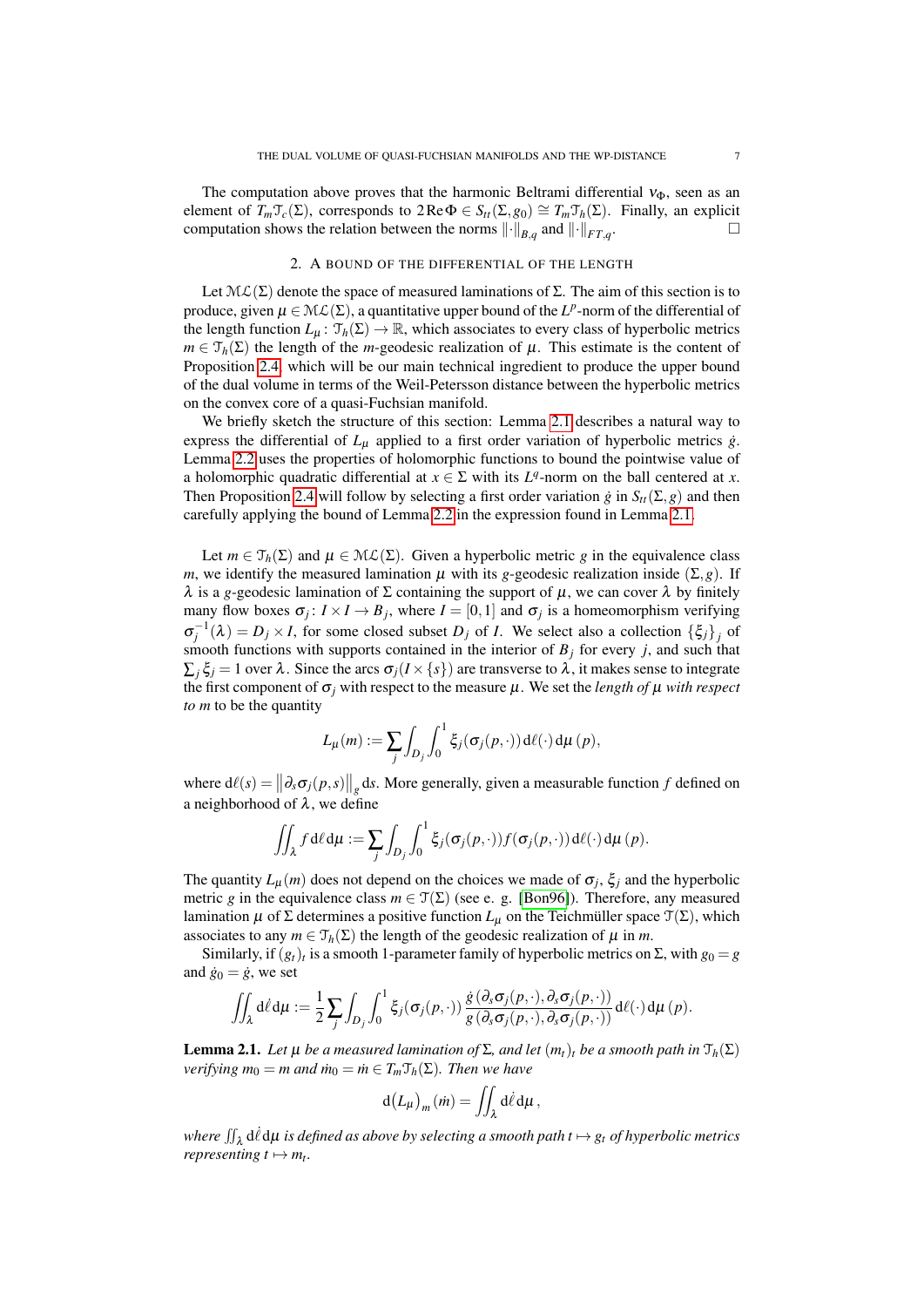*Proof.* First we prove the statement when  $\mu$  is a weight 1 simple closed curve  $\gamma$  in  $\Sigma$ . Let  $\gamma : [0,1] \to \Sigma$  denote a parametrization of the geodesic representative of  $\gamma$  with respect to the hyperbolic metric *g<sup>t</sup>* , which can be chosen to depend differentiably in *t*. Then the length of  $\gamma$ <sup>*t*</sup> with respect to the metric  $g_t$  can be expressed as

$$
L_{\gamma}(m_t) = \int_0^1 \sqrt{g_t(\gamma_t'(s), \gamma_t'(s))} \, \mathrm{d}s.
$$

Now, by taking the derivative of this expression in *t* and using the fact that  $\nabla \hat{\eta} \equiv 0$  (with ∇ being the Levi-Civita connection of *g*0), we obtain that

$$
\frac{d}{dt}L_{\gamma}(m_t)\Big|_{t=0} = \frac{1}{2}\int_0^1 \frac{\dot{g}_0(\gamma'_0(s), \gamma'_0(s))}{\sqrt{g_0(\gamma'_0(s), \gamma'_0(s))}} ds,
$$

which coincides with the quantity  $\iint_{\gamma} d\ell d\mu$ . By linearity we deduce the statement for any rational lamination  $\mu = \sum_i a_i \gamma_i$ .

Now, if  $\mu$  is a general measured lamination, we select a sequence of rational laminations  $(\mu_n)_n$  converging to  $\mu$ . As shown in [\[Ker85\]](#page-20-11), the functions  $L_{\mu_n}$  are real analytic over  $\mathcal{T}_h(\Sigma)$  and they converge in the  $\mathscr{C}^{\infty}$ -topology on compact sets to  $L_{\mu}$ . In particular the terms  $d(L_{\mu_n})_m(m)$  converge to  $d(L_\mu)_m(m)$ . Since the expression  $\iint_{\lambda} d\ell d\mu$  can be proved to be continuous in the measured lamination  $\mu \in M\mathcal{L}(\Sigma)$ , the statement follows by an approximation argument.

Before stating Lemma [2.2,](#page-7-0) we define for convenience the following quantities: for every *q* ∈ [1,∞) and *r* > 0, we set

<span id="page-7-2"></span>(3) 
$$
C(r,q) := \left(\frac{2q-1}{4\pi} \frac{(\cosh(r/2))^{4q-2}}{(\cosh(r/2))^{4q-2}-1}\right)^{1/q}.
$$

When  $q = \infty$ , we define  $C(r, \infty) := 1$  for every  $r > 0$ .

<span id="page-7-0"></span>**Lemma 2.2.** Let  $(\Sigma, g)$  be a hyperbolic surface. Given  $x \in \Sigma$  and  $r <$  injrad<sub>g</sub> $(x)$ , we denote *by B<sub>r</sub>*(*x*) *the metric ball of radius r centered at*  $x \in \Sigma$ *. Then, for every*  $q \in [1, \infty]$  *<i>and for every holomorphic quadratic differential on*  $(\Sigma, [g])$ *, we have* 

$$
\|\text{Re}\,\Phi_x\|\leq C(r,q)\,\|\text{Re}\,\Phi\|_{FT,L^q(B_r(x))}.
$$

*where*  $\|\text{Re}\Phi_x\|$  *is the pointwise norm of the tensor*  $\text{Re}\Phi$  *at x.* 

*Proof.* If  $q = \infty$ , the statement is clear. Consider  $q < \infty$ . By passing to the universal cover, we can assume the surface to be  $\Delta = \{z \in \mathbb{C} \mid |z| < 1\}$  and *x* to be  $0 \in \Delta$ . The hyperbolic metric of  $\Delta$  is of the form

$$
g_{\Delta} = \left(\frac{2}{1-|z|^2}\right)^2 |dz|^2,
$$

where  $z \in \Delta$  is the natural coordinate of  $\Delta \subset \mathbb{C}$ . In what follows, we will denote by  $\|\cdot\|$ the norm induced by the hyperbolic metric, and by  $\|\cdot\|_0$  the one induced by the standard Euclidean metric  $|dz|^2$ .

If  $\Phi = \phi \, dz^2$  is a holomorphic quadratic representative, then for any  $\rho \in (0,1)$  the residue theorem tells us that

$$
\phi(0) = \frac{1}{2\pi i} \int_{\partial B_{\rho}^{E}} \frac{\phi(z)}{z} dz,
$$

where  $B_{\rho}^{E} = B_{\rho}^{E}(0) = \{z \in \Delta \mid |z| < \rho\}$  (here *E* stands for "Euclidean"). In particular we have

<span id="page-7-1"></span>(4) 
$$
|\phi(0)|^q \leq \left(\frac{1}{2\pi}\int_0^{2\pi} |\phi(\rho e^{i\theta})| d\theta\right)^q \leq \frac{1}{2\pi}\int_0^{2\pi} |\phi(\rho e^{i\theta})|^{q} d\theta,
$$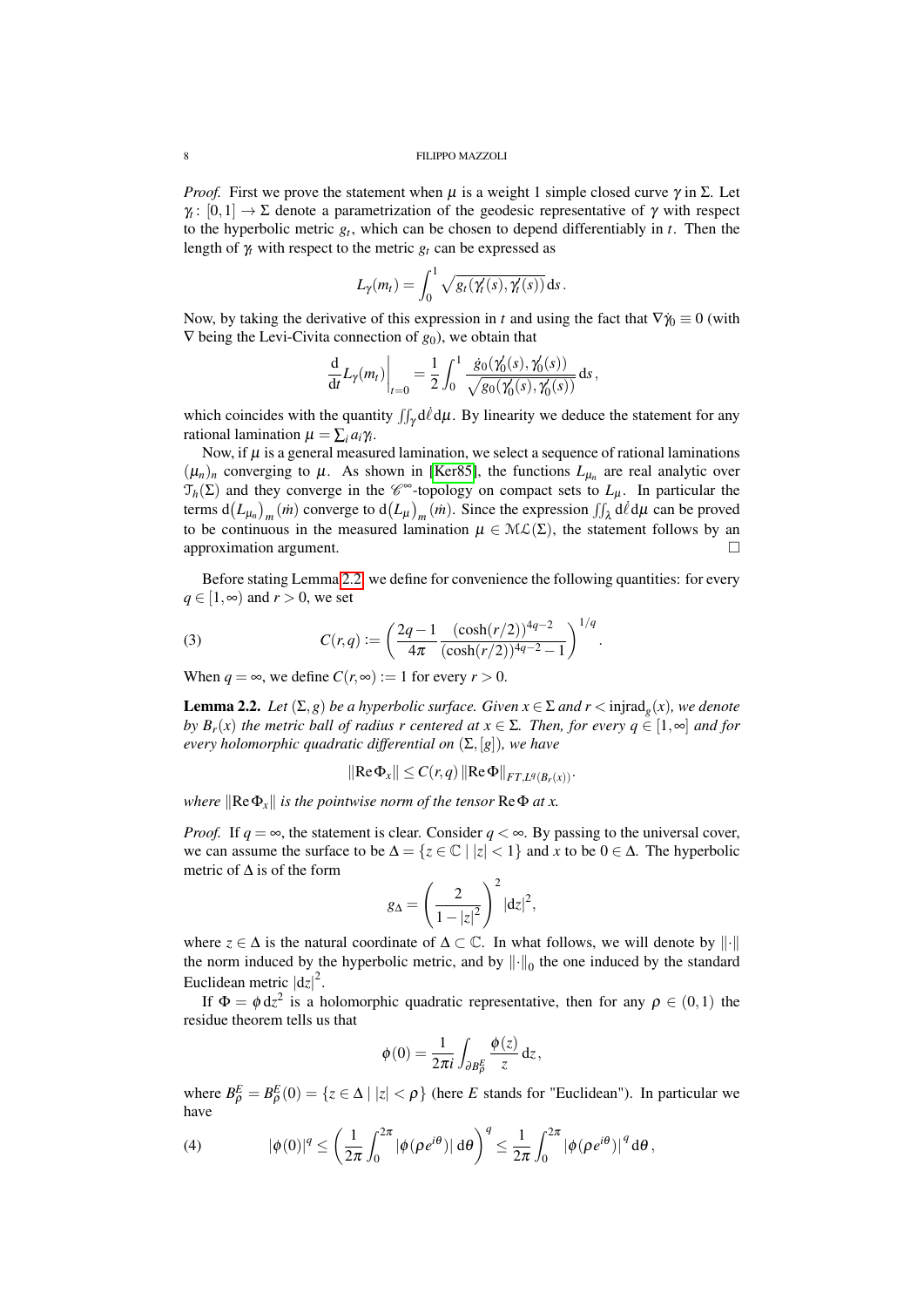where in the last step we used the Hölder inequality. At  $z = \rho e^{i\theta}$ , the hyperbolic norm of  $\text{Re}\Phi(z)$  can be expressed as follows:

$$
\|\text{Re}\,\Phi(z)\| = \frac{1}{\sqrt{2}}|\phi(\rho e^{i\theta})|\left(\frac{2}{1-\rho^2}\right)^{-2}\|dz^2\|_0.
$$

It is easy to check that the metric ball  $B_r$  centered at 0 with respect to the hyperbolic distance coincides with  $B_{\tanh(r/2)}^E$ , and that the hyperbolic volume form dvol is given by  $\rho(2/(1-\rho^2))^2$  d $\rho$  d $\theta$ . Combining all these facts, if we multiply the inequality [\(4\)](#page-7-1) by  $\rho(2/(1-\rho^2))^{2-2q}$  and we integrate in  $\int_0^{\tanh r/2} d\rho$ , we deduce that

$$
\int_{B_r} \|\text{Re}\,\Phi\|^q \, \text{dvol} = 2^{-q/2} \left\| \frac{dz^2}{\theta} \right\|_0^q \int_0^{\tanh r/2} \rho \left( \frac{2}{1-\rho^2} \right)^{2-2q} \int_0^{2\pi} \left| \phi(\rho e^{i\theta}) \right|^q \text{d}\theta \, \text{d}\rho
$$
\n
$$
\geq 2\pi |\phi(0)|^q \, 2^{-q/2-2(q-1)} \left\| \frac{dz^2}{\theta} \right\|_0^q \int_0^{\tanh r/2} \rho (1-\rho^2)^{2(q-1)} \, \text{d}\rho
$$
\n
$$
= 4\pi \|\text{Re}\,\Phi(0)\|^q \, \frac{1}{2q-1} \left( 1 - \frac{1}{(\cosh(r/2))^{4q-2}} \right)
$$
\n
$$
= C(r,q)^{-q} \|\text{Re}\,\Phi(0)\|^q,
$$

which proves the assertion.

$$
\Box
$$

We state here another useful fact we will use in the proof of Proposition [2.4:](#page-9-0)

<span id="page-8-0"></span>**Lemma 2.3.** *Let*  $(Σ, g)$  *be a hyperbolic surface and let*  $μ$  *be a measured lamination on*  $Σ$ *. Then, for every L*<sup>1</sup>-function  $f: N_r(\mu) \to \mathbb{R}$  *defined on the r-neighborhood of*  $\mu$  *in*  $\Sigma$ *, we have*

$$
\iint_{\lambda} \left( \int_{B_r(\cdot)} f \, \mathrm{d} \mathrm{vol}_g \right) \mathrm{d} \ell \, \mathrm{d} \mu = \int_{\Sigma} \left( \iint_{\lambda \cap B_r(\cdot)} \mathrm{d} \ell \, \mathrm{d} \mu \right) f \, \mathrm{d} \mathrm{vol}_g.
$$

*Proof.* Assume that  $\mu$  is a 1-weighted simple closed curve  $\gamma$ :  $[0,1] \rightarrow \Sigma$ , and let  $\tilde{f}$  denote the extension of the function *f* to  $\Sigma$  verifying  $\tilde{f}(x) = 0$  for all  $x \in \Sigma \setminus N_r(\gamma)$ . We set  $\xi : \Sigma^2 \to$ R to be the function taking value  $\xi(x, y) = 1$  if the distance between x and y is less than r, and  $\xi(x, y) = 0$  otherwise. Then the integral on the left can be expressed as

$$
\int_0^1 \int_{\Sigma} \tilde{f}(x) \xi(x, \gamma(t)) \, \mathrm{dvol}_g(x) \, \mathrm{d}\ell(t).
$$

Applying Fubini's theorem we obtain

$$
\int_0^1 \int_{\Sigma} \tilde{f}(x) \xi(x, \gamma(t)) dvol_g(x) d\ell(t) = \int_{\Sigma} \int_0^1 \xi(x, \gamma(t)) d\ell(t) \tilde{f}(x) dvol_g(x)
$$
  
= 
$$
\int_{\Sigma} \left( \int_{\gamma^{-1}(B_r(x))} d\ell(t) \right) \tilde{f}(x) dvol_g(x).
$$

The last term coincides with the right term of the equality in the statement in the case  $\mu = \gamma$ . By linearity we deduce the statement when  $\mu$  a rational lamination, and by continuity of the two integrals in the statement with respect with  $\mu$  we obtain the result for any general measured lamination.

Let  $m \in \mathcal{T}_h(\Sigma)$  and  $\mu \in \mathcal{ML}(\Sigma)$ , and select a hyperbolic metric *g* in the equivalence class *m*. If  $(\Sigma, \tilde{g})$  denotes the universal cover of  $(\Sigma, g)$ , we define

$$
D(m,\mu,r):=\sup_{\tilde{x}\in\widetilde{\Sigma}}\iint_{\tilde{\lambda}\cap B_r(\tilde{x})}d\tilde{\ell}d\tilde{\mu}<\infty.
$$

where  $\lambda$  denotes the support of the measured lamination  $\tilde{\mu}$ . In other words,  $D(m, \mu, r)$  is the supremum, over the points  $\tilde{x}$  in the universal cover  $\tilde{\Sigma}$ , of the length of the portion of  $\tilde{\mu}$ contained in the ball centered at ˜*x* of radius *r*.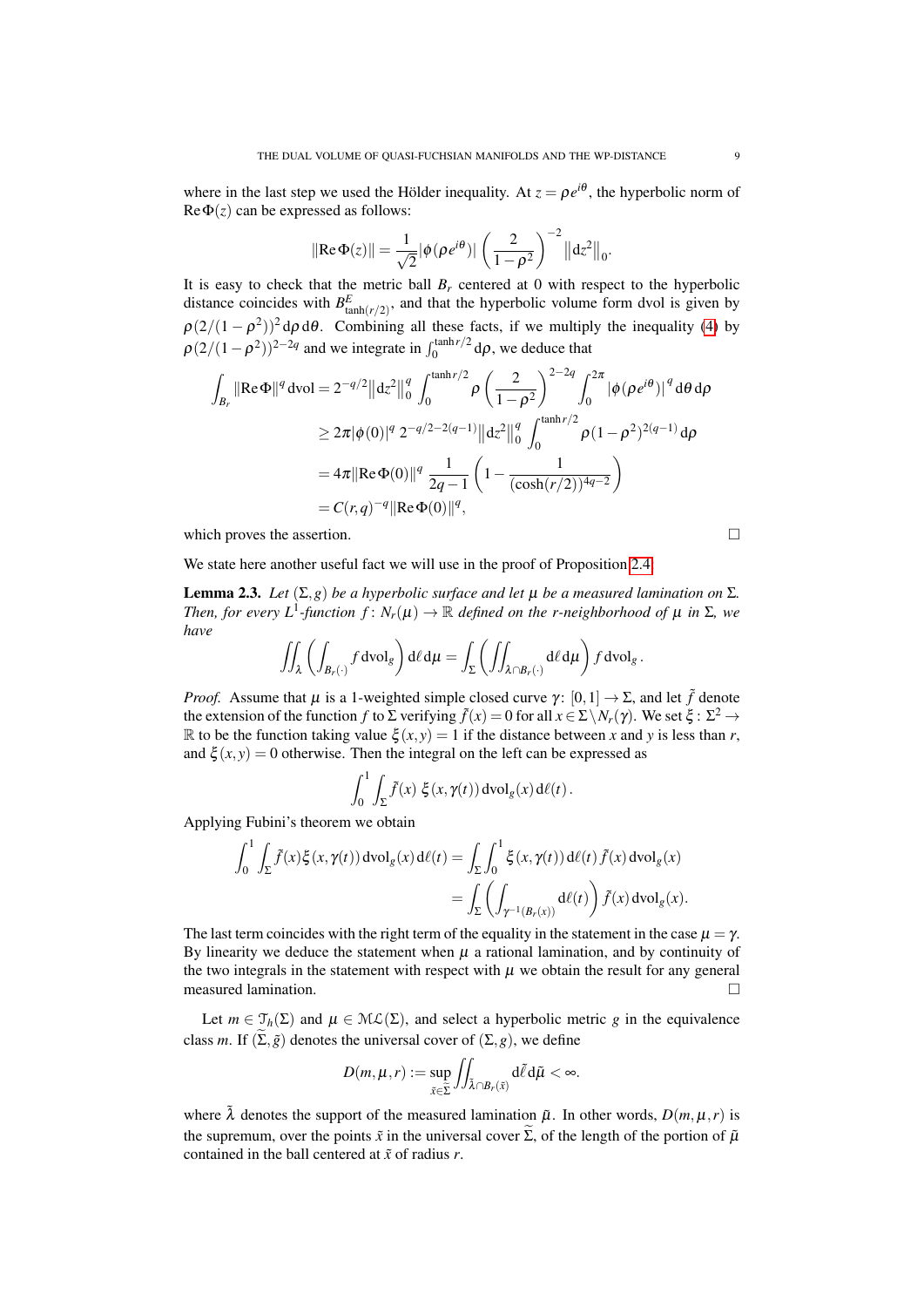<span id="page-9-0"></span>**Proposition 2.4.** *For any r* > 0 *and for any*  $p \in [1, \infty]$  *we have* 

$$
\left\|d(L_{\mu})_{m}\right\|_{Q,p} \leq L_{\mu}(m)^{1/p} C(r,q) D(m,\mu,r)^{1/q},
$$

*where p and q are conjugate exponents, i. e.*  $\frac{1}{p} + \frac{1}{q} = 1$ *.* 

*Proof.* Let *in* be a tangent vector to the Teichmüller space at *m*. As described in [\[Tro92\]](#page-21-7), there exists a unique symmetric transverse-traceless tensor  $\varphi \in S_{tt}(\Sigma, g)$  identified with the tangent vector  $\dot{m} \in T_m \mathcal{T}_h(\Sigma)$ . Let  $\Phi$  be the holomorphic quadratic differential on  $(\Sigma, [g])$ such that  $\text{Re}\Phi = \varphi$ . We start by making use of Lemma [2.1.](#page-6-1) From the definition of  $\iint_{\lambda} d\ell d\mu$ and the inequality  $|\varphi(v,v)| \leq \frac{1}{\sqrt{2}}$  $\frac{1}{2} \|\varphi\|_g \|\nu\|_g^2$ , we see that

$$
\left|\mathrm{d}(L_{\mu})_{m}(\dot{m})\right|=\left|\iint_{\lambda}\mathrm{d}\dot{\ell}\,\mathrm{d}\mu\right|\leq\frac{1}{2\sqrt{2}}\iint_{\lambda}\left\|\varphi\right\|_{g}\mathrm{d}\ell\,\mathrm{d}\mu.
$$

By applying the Hölder inequality on the right-side integral, we get

<span id="page-9-1"></span>(5) 
$$
\left| d(L_{\mu})_{m}(\dot{m}) \right| \leq \frac{1}{2\sqrt{2}} \iint_{\lambda} \|\varphi\|_{g} d\ell d\mu \leq \frac{L_{\mu}(m)^{1/p}}{2\sqrt{2}} \left( \iint_{\lambda} \|\varphi\|_{g}^{q} d\ell d\mu \right)^{1/q}.
$$

Now we estimate the integral  $\iint_{\lambda} ||\varphi||_g^q d\ell d\mu$  by lifting it to a suitable covering of Σ, and then applying Lemma [2.2.](#page-7-0) More precisely, let  $(\widehat{\Sigma}, \widehat{g}) \to (\Sigma, g)$  be a *N*-index covering so that injrad $(\widehat{\Sigma}, \widehat{g}) > r$ , for some  $N \in \mathbb{N}$ . We denote by  $\hat{\bullet}$  the lift of the object  $\bullet$  on  $\widehat{\Sigma}$ . It is immediate to check that the following relation holds

$$
\iint_{\lambda} \|\varphi\|_{g}^{q} d\ell d\mu = \frac{1}{N} \iint_{\hat{\lambda}} \|\hat{\varphi}\|_{\hat{g}}^{q} d\hat{\ell} d\hat{\mu}.
$$

Then, by applying Lemma [2.2](#page-7-0) on the surface  $(\widehat{\Sigma}, \widehat{g})$  and at each point  $\widehat{x} \in \widehat{\lambda}$ , we get

$$
\begin{aligned}\n\iint_{\lambda} \|\varphi\|_{g}^{q} d\ell d\mu &= \frac{1}{N} \iint_{\hat{\lambda}} \|\hat{\varphi}\|_{\hat{g}}^{q} d\hat{\ell} d\hat{\mu} \\
&\leq \frac{C(r, q)^{q}}{N} \iint_{\hat{\lambda}} \|\hat{\varphi}\|_{FT, L^{q}(B_{r}(\cdot))}^{q} d\hat{\ell} d\hat{\mu} \\
&= \frac{C(r, q)^{q}}{N} \iint_{\hat{\lambda}} \left( \int_{B_{r}(\cdot)} \|\hat{\varphi}\|_{\hat{g}}^{q} d\mathrm{vol}_{\hat{g}} \right) d\hat{\ell} d\hat{\mu} .\n\end{aligned}
$$

Using Lemma [2.3](#page-8-0) and the definition of  $D(m, \mu, r)$ , we obtain

$$
\iint_{\hat{\lambda}} \left( \int_{B_r(\cdot)} \|\hat{\varphi}\|_{\hat{g}}^q \mathrm{d} \mathrm{vol}_{\hat{g}} \right) \mathrm{d} \hat{\ell} \mathrm{d} \hat{\mu} = \int_{\hat{\Sigma}} \left( \iint_{\hat{\lambda} \cap B_r(\cdot)} \mathrm{d} \hat{\ell} \mathrm{d} \hat{\mu} \right) \|\hat{\varphi}\|_{\hat{g}}^q \mathrm{d} \mathrm{vol}_{\hat{g}}
$$
  
\n
$$
\leq D(m, \mu, r) \int_{\hat{\Sigma}} \|\hat{\varphi}\|_{\hat{g}}^q \mathrm{d} \mathrm{vol}_{\hat{g}}
$$
  
\n
$$
= N D(m, \mu, r) \|\varphi\|_{FT,q}^q,
$$

where, in the last step, we are using again the fact that  $(\Sigma, g) \to (\widehat{\Sigma}, \widehat{g})$  is a *N*-index covering. Combining the last two estimates, we obtain

(6) 
$$
\iint_{\lambda} \|\varphi\|_{g}^{q} d\ell d\mu \leq C(r,q)^{q} D(m,\mu,r) \|\varphi\|_{FT,q}^{q}.
$$

Using the inequalities [\(5\)](#page-9-1) and [\(6\)](#page-9-2), we have shown that

<span id="page-9-2"></span>
$$
|d(L_{\mu})_{m}(m)| \leq \frac{L_{\mu}(m)^{1/p} C(r,q) D(m,\mu,r)^{1/q}}{2\sqrt{2}} \|\varphi\|_{FT,q}.
$$

Finally, by applying Lemma [1.2,](#page-5-0) we obtain

$$
\left| d(L_{\mu})_{m}(\dot{m}) \right| \leq L_{\mu}(m)^{1/p} C(r,q) D(m,\mu,r)^{1/q} ||\dot{m}||_{B,q},
$$

which implies the statement, in light of Lemma [1.1.](#page-4-0)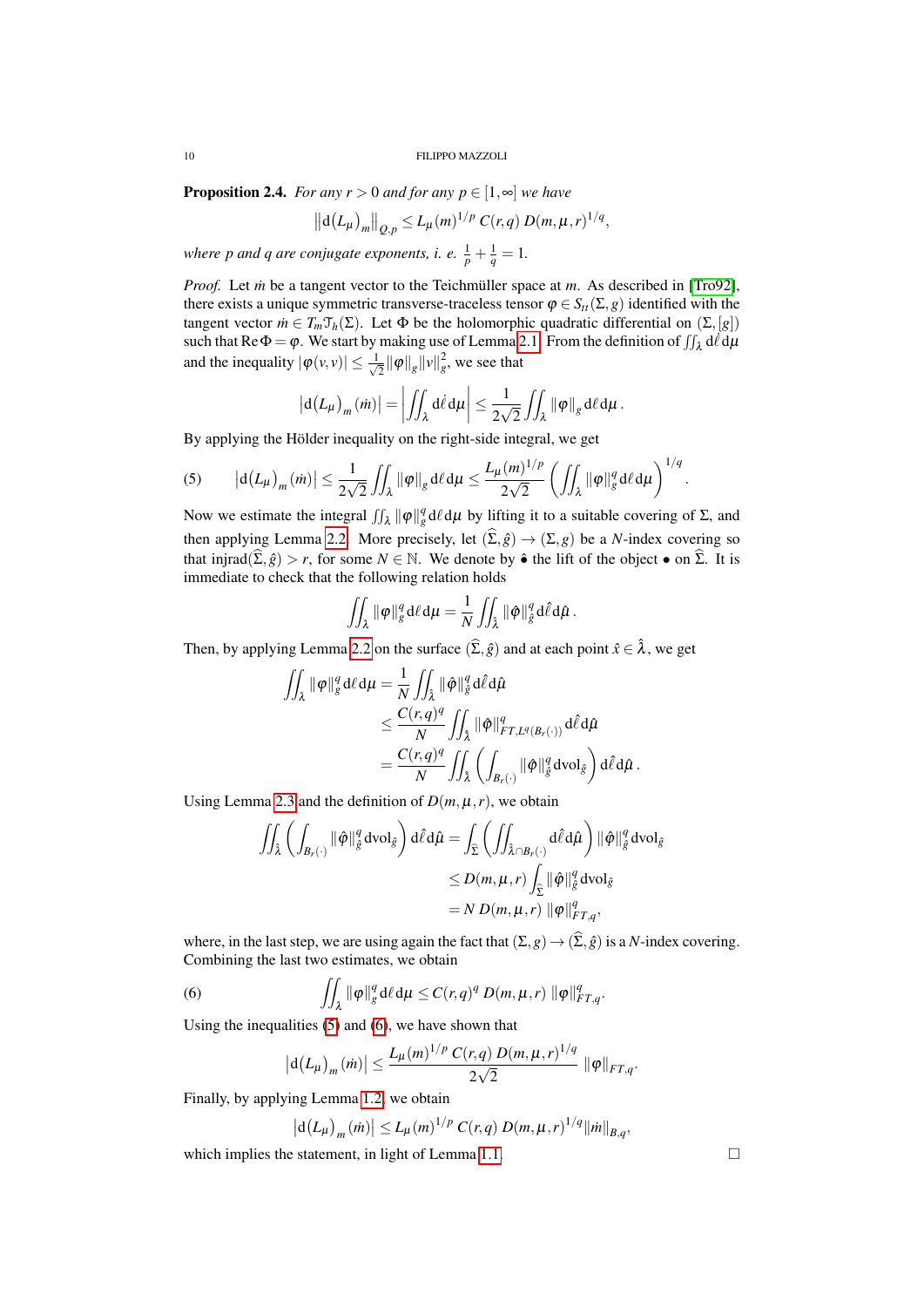#### 3. THE DIFFERENTIAL OF THE DUAL VOLUME

<span id="page-10-0"></span>In this section we use Proposition [2.4](#page-9-0) to bound the differential of the function Vol<sup>∗</sup> , which associates to each quasi-Fuchsian manifold *M* the dual volume of its convex core. The link between Vol<sup>∗</sup> and the differential of the length of the bending measured lamination is given by the dual Bonahon-Schläfli formula (see [\[KS09\]](#page-20-2), [\[Maz18\]](#page-21-3)). We will recall and make use of the results by Bridgeman, Brock, and Bromberg [\[BBB19\]](#page-20-3), and Bridgeman, Canary, and Yarmola [\[BCY16\]](#page-20-6), which will allow us to estimate uniformly the quantities  $L_u(m)$  and  $D(m, \mu, r)$  appearing in Proposition [2.4.](#page-9-0)

Let *M* be a complete 3-dimensional hyperbolic manifold, We say that a subset  $C \subset M$ is convex if for any geodesic arc  $\gamma$  of *M* connecting two points *x* and *y* of *C* (possibly equal), the arc  $\gamma$  is fully contained in *C*. The manifold *M* is called *quasi-Fuchsian* if it is homeomorphic to  $\Sigma \times \mathbb{R}$  and it contains a compact non-empty convex subset. In this case, the intersection of all non-empty compact convex subsets of *M* is a non-empty compact convex subset, called the *convex core* of *M* and denoted by*CM*, which is obviously minimal with respect to the inclusion.

The boundary of the convex core *CM* is almost everywhere totally geodesic and it is homeomorphic to two copies of  $\Sigma$ . If we identify the universal cover of *M* with  $\mathbb{H}^3$ , then the preimage of  $\partial CM$  in  $\mathbb{H}^3$  is the union of two locally convex pleated planes  $H^\pm$  bent along a measured lamination  $\tilde{\mu}$ . Since these pleated planes are invariant under the action of the fundamental group of *M*, they determine two hyperbolic metrics  $m^+$ ,  $m^- \in \mathfrak{T}_h(\Sigma)$  and two measured laminations  $\mu^+, \mu^- \in M\mathcal{L}(\Sigma)$ . We will denote the couple of metrics  $(m^+, m^-)$ by  $m \in \mathfrak{T}(\partial CM)$  and the pairs of measured laminations  $(\mu^+, \mu^-)$  by  $\mu \in \mathcal{ML}(\partial CM)$ .

The action of the fundamental group  $\Gamma$  of *M* naturally extends to  $\partial \mathbb{H}^3 \cong \mathbb{C}P^1$  by Möbius tranformations. Given any  $x_0 \in \mathbb{H}^3$ , the subset  $\Lambda$  of accumulation points of  $\Gamma x_0$  in  $\partial \mathbb{H}^3$  is called the *limit set* of Γ. The action of Γ is free and properly discontinuous on  $\partial \mathbb{H}^3 \setminus \Lambda$ , and it determines a pair of Riemann surface structures  $c^+$ ,  $c^-$  on  $\Sigma$  and  $\overline{\Sigma}$  (the surface  $\Sigma$ endowed with the opposite orientation), called the *conformal structures at infinity* of *M*. A well-known result of [\[Ber60\]](#page-20-1) states that the space of quasi-Fuchsian structures on  $\Sigma \times \mathbb{R}$  is parametrized by the couple of conformal structures at infinity. In other words, the map

$$
\begin{array}{ccccc}B:&\mathfrak{QF}(\Sigma)&\longrightarrow &\mathfrak{T}_c(\Sigma)\times\mathfrak{T}_c(\overline{\Sigma})\\ &M&\longmapsto &\left(c^+,c^-\right)\end{array}
$$

is a homeomorphism. In fact *B* is a biholomorphism if we endow  $\mathcal{QF}(\Sigma)$  with the complex structure of subset of the character variety  $\chi(\pi_1 \Sigma, PSL_2 \mathbb{C})$ , and the natural complex structure of  $\mathcal{T}_c(\Sigma)$ . Another natural map on  $\mathfrak{QF}(\Sigma)$  is

$$
\begin{array}{rccc}\n\Psi : & \mathfrak{Q}\mathfrak{F}(\Sigma) & \longrightarrow & \mathfrak{T}_h(\Sigma) \times \mathfrak{T}_h(\Sigma) \\
M & \longmapsto & (m^+, m^-),\n\end{array}
$$

which Thurston conjectured to be another parametrization of the space of quasi-Fuchsian manifolds. Bonahon [\[Bon98b\]](#page-20-12) proved that the map  $\Psi$  is  $\mathscr{C}^1$  (and actually not  $\mathscr{C}^2$ ), therefore a first order variation of quasi-Fuchsian structures *M*˙ determines a first order variation of the induced hyperbolic structures *in* on the convex core.

**Definition 3.1.** Let  $N \subset M$  be a compact convex subset of M with regular boundary. The *dual volume* of *N* is defined as

$$
\text{Vol}^*(N) := \text{Vol}(N) - \frac{1}{2} \int_{\partial N} H \, \mathrm{d}a,
$$

where *H* is trace of the shape operator of ∂*N* with respect to the normal vector pointing towards the convex side. The dual volume of the convex core of *M* is set to be:

$$
\text{Vol}^*(CM) := \text{Vol}(CM) - \frac{1}{2}L_\mu(m).
$$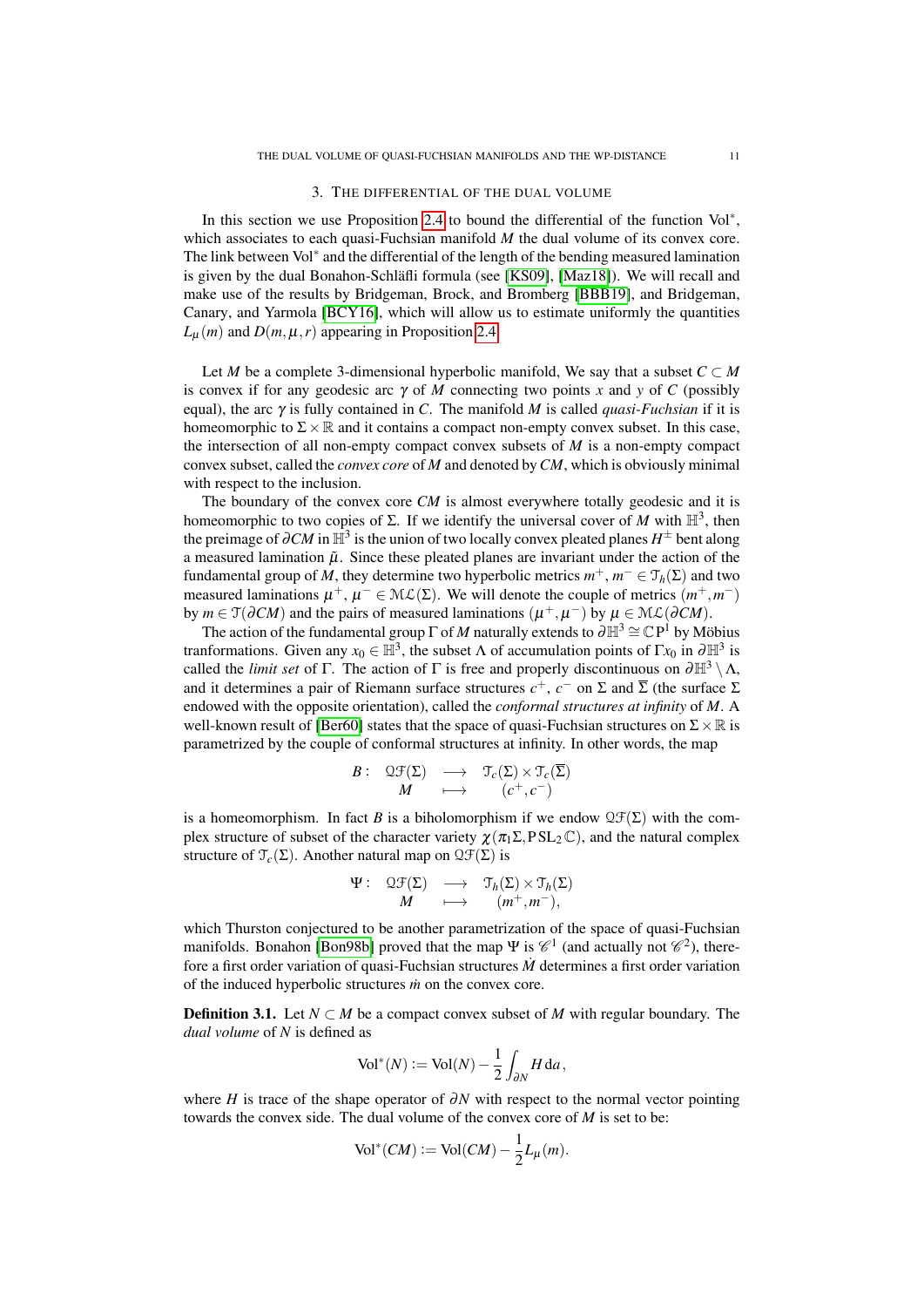Contrary to the usual hyperbolic volume of the convex core (see [\[Bon98a\]](#page-20-13) for details), the dual volume  $Vol^*(CM)$  turns out to be a  $\mathcal{C}^1$ -function on the space of quasi-Fuchsian manifolds, and its variation is described by the following result:

**Theorem 3.2** ([\[KS09\]](#page-20-2)). *Let*  $(M_t)_{t \in (-\varepsilon,\varepsilon)}$  *be a smooth* 1*-parameter family of quasi-Fuchsian structures. We denote by*  $\mu = \mu_0 \in \mathcal{ML}(\partial CM)$  *the bending measure of the convex core of M* = *M*<sup>0</sup> *and by* (*mt*)*<sup>t</sup> the family of hyperbolic metrics on the boundary of the convex core CM<sup>t</sup> . Then the derivative of the dual volume of CM<sup>t</sup> exists and it verifies*

$$
\frac{\mathrm{d}}{\mathrm{d}t} \operatorname{Vol}^*(CM_t)\bigg|_{t=0} = \frac{1}{2} \operatorname{d}(L_\mu)_m(m),
$$

*where*  $m = m_0$  *and*  $\dot{m} = \dot{m}_0 \in T_m \mathcal{T}_h(\Sigma)$ *.* 

This fact has been initially proved by [\[KS09\]](#page-20-2) making use of Bonahon's work on the variation of the hyperbolic volume in [\[Bon98a\]](#page-20-13). The author of this paper has recently described an alternative proof of this relation that does not require the results of [\[Bon98a\]](#page-20-13), which can be found in [\[Maz18\]](#page-21-3).

An immediate corollary of the variation formula of the dual volume and of our estimate in Proposition [2.4](#page-9-0) is the following:

<span id="page-11-1"></span>**Proposition 3.3.** Let  $Vol^*$ :  $\mathfrak{LF}(\Sigma) \to \mathbb{R}$  denote the function associating to each quasi-*Fuchsian manifold M the dual volume of its convex core CM. Then for every r* > 0 *and for every*  $p \in [1, ∞]$  *we have* 

$$
\left|\mathrm{d}\, \mathrm{Vol}_{M}^*(\dot{M})\right| \leq \frac{1}{2} \, L_{\mu}(m)^{1/p} \, C(r,q) \, D(m,\mu,r)^{1/q} \, \left|\left|\dot{m}\right|\right|_{B,q},
$$

*where m and* µ *are the bending measure and the hyperbolic metric of the convex core of M, respectively,*  $C(r, q)$  *and*  $D(m, \mu, r)$  *are the constants defined in the previous section, and p and q are conjugated exponents.*

In the remaining part of this section we describe a procedure to obtain a multiplicative factor in the above statement depending only on  $p$  and the genus of  $\Sigma$ .

As we mentioned before, the lift of the boundary of the convex core is the union of two locally bent pleated planes  $H^{\pm}$ , which are embedded in  $\mathbb{H}^{3}$ . This property turns out to determine uniform upper bounds of the quantities  $L<sub>\mu</sub>(m)$  and  $D(m, \mu, r)$  appearing in the statement of Proposition [2.4.](#page-9-0) The first results in this direction have been developed by Epstein and Marden in [\[CEM06,](#page-20-4) Part II]. In our exposition, we will recall and make use of the works of Bridgeman, Brock, and Bromberg [\[BBB19\]](#page-20-3) and Bridgeman, Canary, and Yarmola [\[BCY16\]](#page-20-6), which will give us separate bounds for  $L_{\mu}(m)$  and  $D(m, \mu, r)$ , respectively. We will also require *r* to be less than  $\ln(3)/2$ . This restriction simplifies our argument in the proof of Corollary [3.6.](#page-12-1) However, we do not exclude the possibility that a joint study of the quantity  $L_{\mu}(m)^{1/p}D(m,\mu,r)^{1/q}$  and a careful choice of *r* might improve the multiplicative constants obtained here.

First we focus on the term  $D(m, \mu, r)$ , which we defined before the statement of Propo-sition [2.4.](#page-9-0) Let  $\tilde{\lambda}$  denote the geodesic lamination in  $\tilde{\Sigma}$  given by the lift of the support of the measured lamination  $\mu$ . Let *Q* be a component of  $\widetilde{\Sigma} \setminus \widetilde{\lambda}$  and let  $l_1$ ,  $l_2$ ,  $l_3$  be three boundary components of *Q*. We will use the following fact:

<span id="page-11-0"></span>**Lemma 3.4** ([\[CEM06,](#page-20-4) Corollary II.2.4.3]). *Let*  $r < \ln(3)/2 = \arcsin(1/2)$ √ 3)*, and suppose we have a point*  $x \in Q$  *which is at distance*  $\leq$  arcsinh $(e^{-r})$  *from both*  $l_2$  *and*  $l_3$ *. Then its distance from*  $l_1$  *is*  $> r$ .

Following [\[BCY16\]](#page-20-6), given  $\tilde{\mu}$  a measured lamination on  $\mathbb{H}^2$ , we denote by  $\|\tilde{\mu}\|_{s}$  the supremum over  $\alpha$  of the transverse measure of  $\tilde{\mu}$  along  $\alpha$ , where  $\alpha$  varies among the geodesic arcs in  $\mathbb{H}^3$  of length  $s > 0$  which are transverse to the support of  $\tilde{\mu}$ .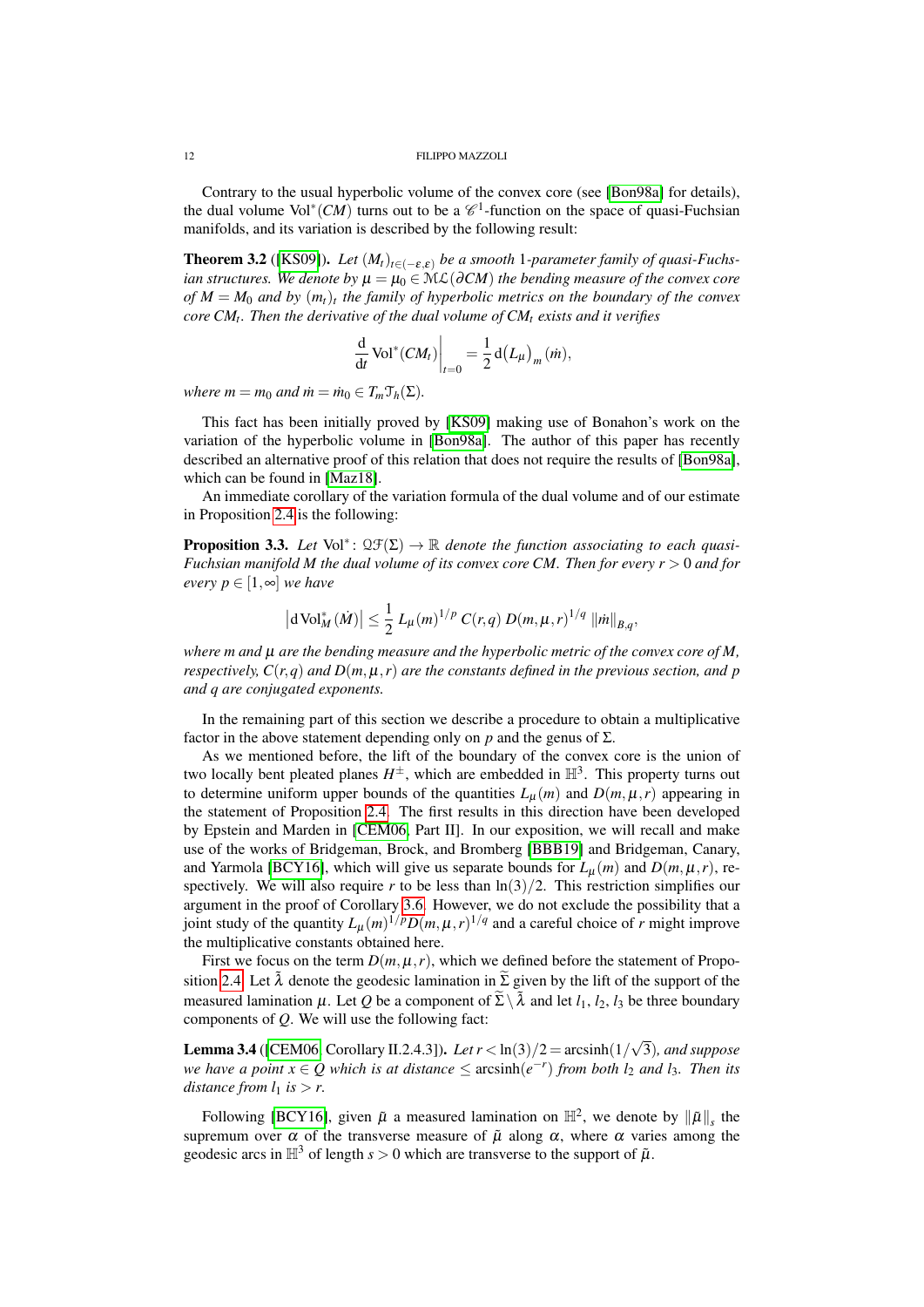<span id="page-12-2"></span>**Theorem 3.5** ([\[BCY16\]](#page-20-6)). *Let*  $s \in (0, 2 \arcsinh 1)$  *and let*  $\tilde{\mu}$  *be a measured lamination of*  $\mathbb{H}^2$  so that the pleated plane with bending measure  $\tilde{\mu}$  is embedded inside  $\mathbb{H}^3$ . Then

$$
\|\tilde{\mu}\|_{s} \leq 2\arccos\left(-\sinh(s/2)\right).
$$

<span id="page-12-1"></span>**Corollary 3.6.** Let  $\mu \in \mathcal{ML}(\Sigma)$  and  $m \in \mathcal{T}_h(\Sigma)$  be the bending measure and the hyper*bolic metric, respectively, of the boundary of an incompressible hyperbolic end inside a hyperbolic convex co-compact* 3*-manifold. Then for every r* < ln(3)/2 *we have*

$$
D(m, \mu, r) \leq 4r \arccos(-\sinh r).
$$

*Moreover, for every*  $\varepsilon > 0$  *there exists*  $m_{\varepsilon} \in \mathcal{T}_h(\Sigma)$  *and*  $\mu_{\varepsilon} \in \mathcal{ML}(\Sigma)$  *as above verifying* 

$$
D(m_{\varepsilon}, \mu_{\varepsilon}, r) \geq 2(\pi - \varepsilon)r \qquad \forall r > 0.
$$

*Proof.* Let *g* be a hyperbolic metric in the equivalence class  $m \in \mathcal{T}_h(\Sigma)$ . We denote by  $(\widetilde{\Sigma},\widetilde{g})\to(\Sigma,g)$  the Riemannian universal cover of  $(\Sigma,g)$  and by  $\widetilde{\lambda}$  the support of the lift  $\widetilde{\mu}$ of the measured lamination  $\mu$  to  $\widetilde{\Sigma}$ . Given a point  $\widetilde{x}$  in  $\widetilde{\Sigma}$  and a positive  $r < \ln(3)/2$ , we are looking for an upper bound of the length of  $\tilde{\mu} \cap B_r(\tilde{x})$ , where  $B_r(\tilde{x})$  denotes the metric ball of radius *r* at ˜*x*.

The convenience of considering  $r < ln(3)/2$  comes from Lemma [3.4:](#page-11-0) under this hypothesis, any plaque *Q* of  $\tilde{\lambda}$  at distance less than *r* from *x* has at most two components of its boundary intersecting  $B_r(x)$ . A simple argument proves that, if this happens, we can find a geodesic path  $\alpha$  of length  $\lt 2r$  that intersects all the leaves of  $\lambda \cap B_r(\tilde{x})$ . Each leaf of  $\tilde{\lambda} \cap B_r(\tilde{x})$  has length  $\lt 2r$ , therefore the length of  $\tilde{\mu} \cap B_r(\tilde{x})$  is bounded by 2*r* (the length of each leaf) times the total mass  $\tilde{\mu}(\alpha)$ , which can be estimated applying Theorem [3.5](#page-12-2) with  $s = 2r < \ln 3 < 2$  arcsinh [1](#page-12-3). This proves the first part of the statement<sup>1</sup>.

For what concerns the last part of the assertion, we fix a simple closed curve  $\gamma$  and we assign it the weight  $\pi - \varepsilon$ . By the work of Bonahon and Otal [\[BO04\]](#page-20-14), we can find a quasi-Fuchsian manifold  $M_{\epsilon}$  realizing ( $\pi - \epsilon$ ) $\gamma$  as the bending lamination of the upper component of the boundary of the convex core  $\partial^+CM_{\varepsilon}$ . It is immediate to check that, if *m*<sub>ε</sub> is the hyperbolic metric of  $\partial^+ CM_\varepsilon$ , then  $D(m_\varepsilon, \mu_\varepsilon, r) \geq 2(\pi - \varepsilon)r$  for all  $r > 0$ .

For the bound of the term  $L_u(m)$ , we will apply the following result:

<span id="page-12-4"></span>**Theorem 3.7** ([\[BBB19,](#page-20-3) Theorem 2.16]). Let  $\mu \in M\mathcal{L}(\Sigma)$  and  $m \in \mathcal{T}_h(\Sigma)$  be the bending *measure and the hyperbolic metric, respectively, of the boundary of an incompressible hyperbolic end inside a hyperbolic convex co-compact* 3*-manifold. Then*

$$
L_{\mu}(m) \leq 6\pi |\chi(\Sigma)|.
$$

Finally, given  $p \in (1, \infty)$  and  $r < \ln(3)/2$ , we set

$$
K(r,p) := \frac{1}{2} (24\pi)^{1/p} C(r,q) \left( 4r \arccos(-\sinh r) \right)^{1/q}
$$
  
= 
$$
\frac{1}{2} (24\pi)^{1/p} \left( \frac{2q-1}{\pi} \frac{(\cosh(r/2))^{4q-2}}{(\cosh(r/2))^{4q-2} - 1} r \arccos(-\sinh r) \right)^{1/q},
$$

where  $C(r, q)$  was defined in equation [3.](#page-7-2) We define also

$$
K(r,1) = 12\pi, \qquad K(r,\infty) = \frac{r \arccos(-\sinh r)}{2\pi \tanh^2(r/2)}.
$$

<span id="page-12-0"></span>**Corollary 3.8.** *In the same notations of Proposition* [3.3,](#page-11-1) *for every*  $p \in [1, \infty]$  *we have* 

$$
|\mathrm{d}\,\mathrm{Vol}_M^*(\dot{M})| \le K(p)(g-1)^{1/p} ||\dot{m}||_{B,q},
$$

*where*  $K(p) := K(\ln(3)/2, p)$  *and in denotes the variation of the hyperbolic metrics on the boundary of the convex core* ∂*CM of M. We have:*

<span id="page-12-3"></span><sup>&</sup>lt;sup>1</sup>See Remark [3.10.](#page-13-1)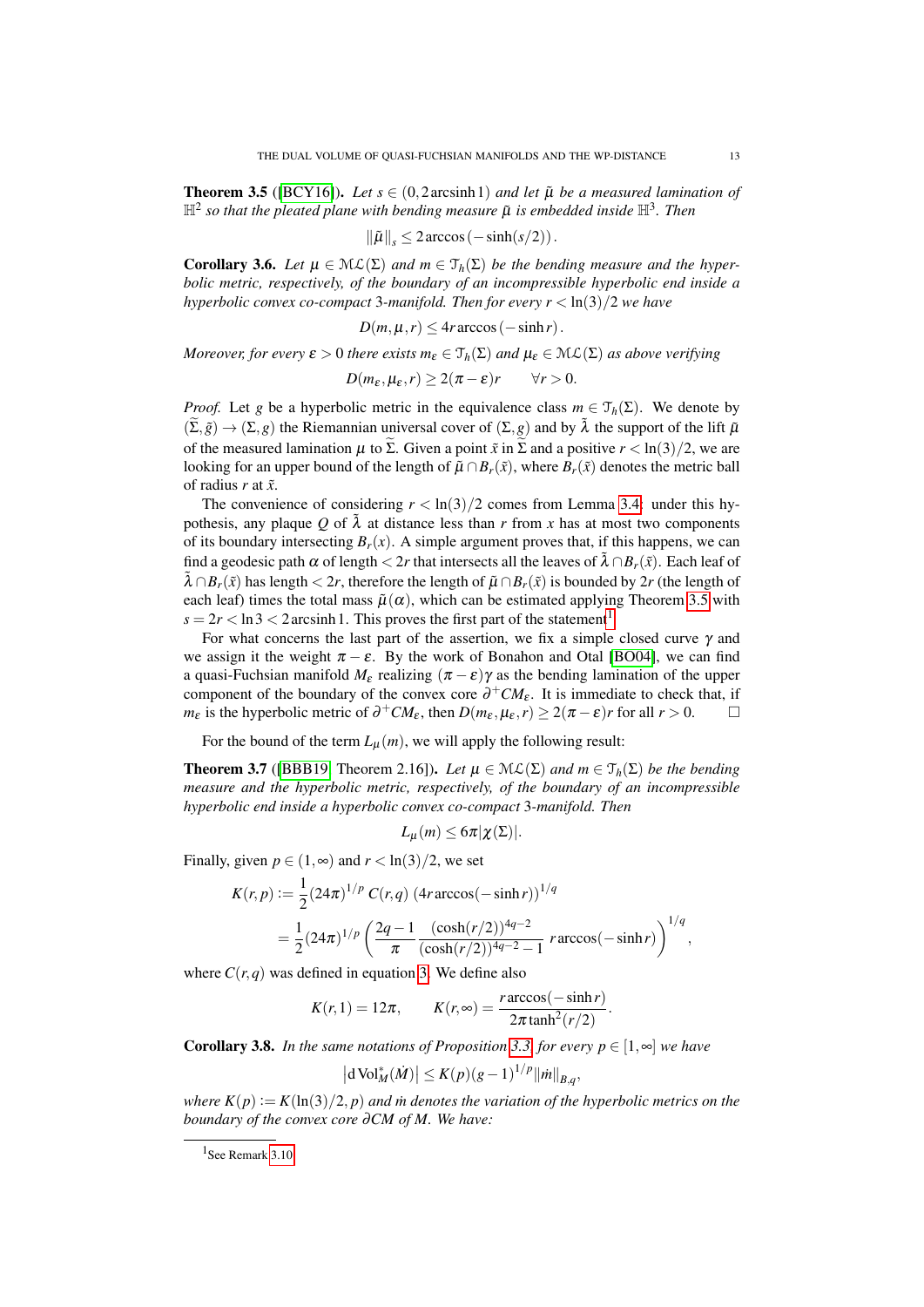- $K(1) = 12\pi$ ; •  $K(2) \approx 10.3887$ ;
- $K(\infty) \approx 2.66216$ .

*Proof.* We combine Proposition [3.3,](#page-11-1) Corollary [3.6](#page-12-1) and Theorem [3.7](#page-12-4) on the upper and lower components of  $\partial CM = \partial CM_0$ , and then we take the limit as *r* goes to ln(3)/2. □

We can compare this statement with the analogous bound for the differential of the renormalized volume:

**Theorem 3.9** ([\[Sch13\]](#page-21-0)). Let RVol:  $\mathfrak{LF}(\Sigma) \to \mathbb{R}$  denote the function associating to each *quasi-Fuchsian manifold M its renormalized volume. Then for every*  $p \in [1, \infty]$  *we have* 

$$
d\text{RVol}_M(M) \le H(p)(g-1)^{1/p} ||\dot{c}||_{B,q},
$$

*where c* denotes the variation of the conformal structures at infinity of M, and where  $H(p) \vcentcolon= \frac{3}{2}(8\pi)^{1/p}.$ 

<span id="page-13-1"></span>*Remark* 3.10*.* From the first part of the proof of Corollary [3.6](#page-12-1) is clear that our estimate of the constant  $D(m, \mu, r)$  is far from being optimal. However, using the second part of the assertion, it is easy to see that the possible improvement of the constant  $K(2)$  is not enough to make the multiplicative constant in Theorem [A](#page-1-0) to be less than  $3\sqrt{\pi}$ , which is the one appearing in the analogous statement for the renormalized volume. Because of this, we preferred to present a simpler but rougher argument.

# 4. DUAL VOLUME AND WEIL-PETERSSON DISTANCE

<span id="page-13-0"></span>This section is dedicated to the proof of the linear upper bound of the dual volume of a quasi-Fuchsian manifold *M* in terms of the Weil-Petersson distance between the hyperbolic structures on the boundary of its convex core *CM*. As we mentioned in Section [3,](#page-10-0) the data of the hyperbolic metrics of ∂*CM* is only conjectured to give a parametrization of the space of quasi-Fuchsian manifolds, contrary to what happens with the conformal structures at infinity. In particular, the same strategy used in [\[Sch13\]](#page-21-0) to bound the renormalized volume cannot be immediately applied. In order to overcome this problem, we will take advantage of the foliation by constant Gaussian curvature surfaces ( $k$ -surfaces) of  $M \setminus CM$ , whose existence has been proved by Labourie [\[Lab91\]](#page-21-9) (see also Remark [4.12\)](#page-19-0). The space of hyperbolic structures with strictly convex boundary on  $\Sigma \times [0,1]$  is parametrized by the data of the metrics on its boundary, as proved in [\[Sch06\]](#page-21-8). In particular, the Teichmüller classes of the metrics of the upper and lower *k*-surfaces parametrize the space of quasi-Fuchsian structures of topological type  $\Sigma \times \mathbb{R}$ . Moreover, the first order variation of the dual volume of the region  $M_k$  encosed between the two  $k$ -surfaces is intimately related to the notion of landslide, which was first introduced and studied in [\[BMS13\]](#page-20-7), [\[BMS15\]](#page-20-8). This connection will be very useful to relate the first order variation of Vol<sup>∗</sup> (*CM*) and of Vol<sup>∗</sup> (*Mk*), as *k* goes to −1, allowing us to prove Theorem [A](#page-1-0) using an approximation argument, together with the bounds obtained in the previous Section.

4.1. Constant Gaussian curvature surfaces. The existence of the foliation by constant Gaussian curvature surfaces is guaranteed by the following result:

<span id="page-13-2"></span>Theorem 4.1 ([\[Lab91,](#page-21-9) Théorème 2]). *Every geometrically finite* 3*-dimensional hyperbolic end E is foliated by a family of strictly convex surfaces*  $(\Sigma_k)_k$  *with constant curvature*  $k \in (-1,0)$ *. As k goes to*  $-1$ *, the surface*  $\Sigma_k$  *converges to the locally concave pleated boundary of E, and as k goes to* 0*,*  $\Sigma_k$  *approaches the conformal boundary at infinity*  $\partial_{\infty}E$ *.* 

A surface of constant Gaussian curvature *k* embedded in some hyperbolic 3-manifold is called a *k-surface*. From the Gauss equations we see that the extrinsic curvature of a *k*-surface is equal to  $k+1$ . Therefore, if *k* is in  $(-1,0)$ , the principal curvatures have the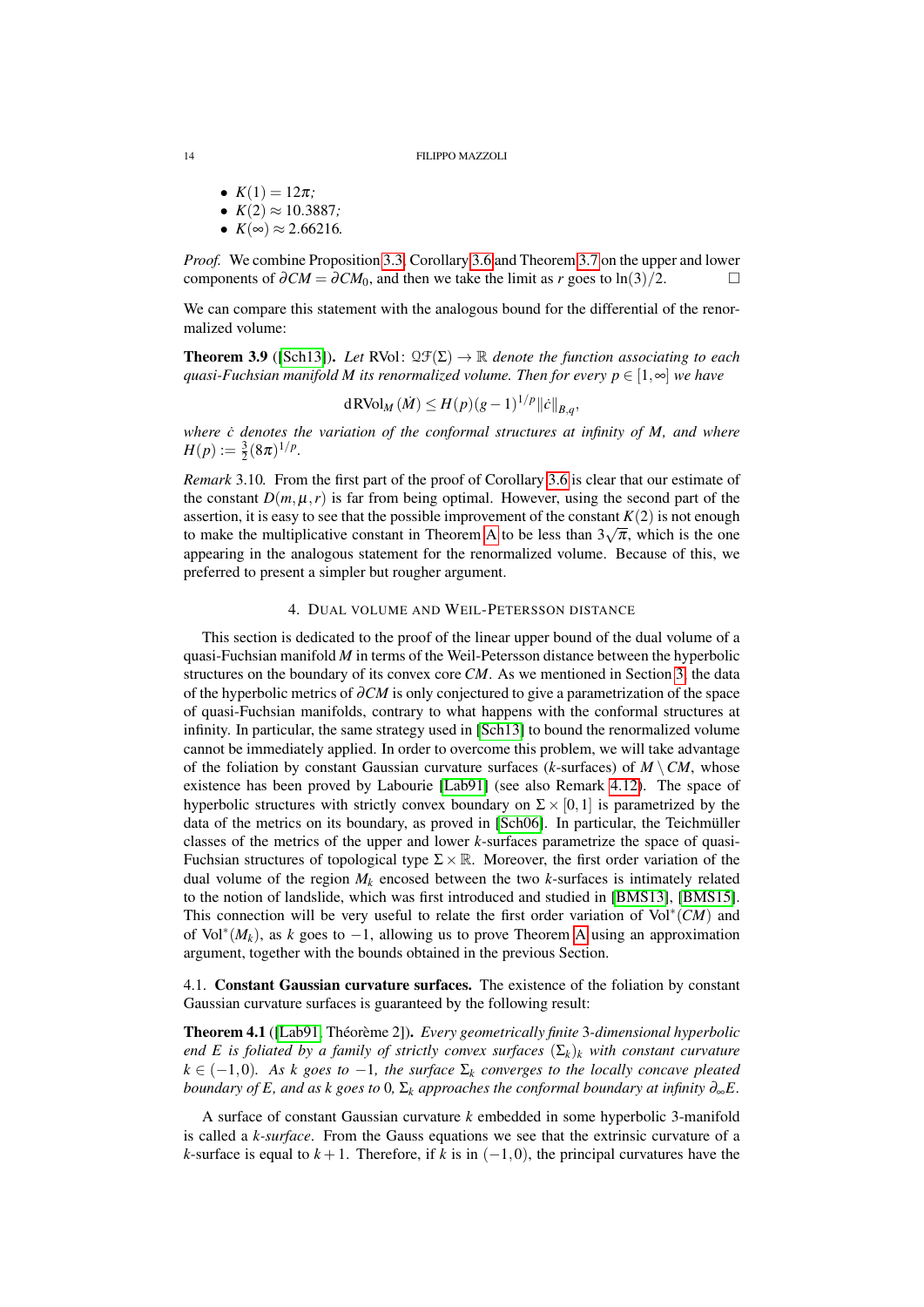same sign and never vanish. In particular the leaves of the foliation of Theorem [4.1](#page-13-2) are all convex surfaces.

Given a quasi-Fuchsian manifold *M*, we denote by  $m_k^{\pm}(M) \in \mathcal{T}_h(\Sigma)$  the isotopy classes of the hyperbolic metrics  $-k \, I_k^{\pm}$ , where  $I_k^{\pm}$  is the first fundamental form of the upper/lower *k*-surface  $\Sigma_k^{\pm}$  of *M*. Then for every  $k \in (-1,0)$  we have maps

$$
\Psi_k: \begin{array}{ccc} \mathfrak{QF}(\Sigma) & \longrightarrow & \mathfrak{T}_h(\Sigma) \times \mathfrak{T}_h(\Sigma) \\ M & \longmapsto & (m_k^-(M), m_k^+(M)). \end{array}
$$

The family of functions  $(\Psi_k)_k$  is clearly related to the maps  $\Psi$  and *B* we considered in Sec-tion [3.](#page-10-0) As *k* goes to  $-1$ ,  $\Psi_k(M)$  converges to  $\Psi(M)$ , and as *k* goes to 0,  $\Psi_k(M)$  converges to *B*(*M*). The convenience in considering the foliation by *k*-surfaces relies in the following result, based on the works of Labourie [\[Lab91\]](#page-21-9) and Schlenker [\[Sch06\]](#page-21-8):

<span id="page-14-0"></span>**Theorem 4.2.** *The map*  $\Psi_k$  *is a*  $\mathscr{C}^1$ -diffeomorphism for every  $k \in (-1,0)$ .

*Proof.* Let (*N*,∂*N*) be a compact connected 3-manifold admitting a hyperbolic structure with convex boundary. Schlenker [\[Sch06\]](#page-21-8) proved that any Riemannian metric with Gaussian curvature  $> -1$  on  $\partial N$  is uniquely realized as the restriction to the boundary of a hyperbolic metric on *N* with smooth strictly convex boundary. In other words, if  $\mathscr G$  and  $\mathscr H$ denote the spaces of isotopy classes of metrics on *N* with strictly convex boundary and of metrics on  $\partial N$  with Gaussian curvature  $> -1$ , respectively, then the restriction map

$$
\begin{array}{cccc} r: & \mathscr{G} & \longrightarrow & \mathscr{H} \\ & [g] & \longmapsto & [g|_{\partial N}] \end{array}
$$

is a homeomorphism. The surjectivity was already been showed by Labourie in [\[Lab91\]](#page-21-9), therefore the proof proceeds by showing the local injectivity of *r*. To do so, the strategy in [\[Sch06\]](#page-21-8) is to apply the Nash-Moser implicit function theorem.

Let us fix now a  $k \in (-1,0)$ , and consider  $N = \sum \times I$ . If  $\mathcal{G}_k$  is the space of hyperbolic structures on *N* with boundary having constant Gaussian curvature equal to *k*, then  $\mathcal{G}_k$ identifies with the space of quasi-Fuchsian manifolds  $\mathcal{QF}(\Sigma)$ , thanks to Theorem [4.1](#page-13-2) and the fact that any hyperbolic structure with convex boundary on *N* uniquely extends to a quasi-Fuchsian structure (see e. g. [\[CEM06,](#page-20-4) Theorem I.2.4.1]). In addition, the space  $\mathcal{H}_k$ of constant *k* Gaussian curvature structures on ∂*N* clearly identifies with the product of two copies of the Teichmüller space T*h*(Σ), one for each component of ∂*N*. Therefore the function *r* restricts to  $r_k: \mathscr{G}_k \to \mathscr{H}_k$ , which can be identified with  $\Psi_k$  thanks to what we just observed. The map  $r_k$  is now a function between finite dimensional differential manifolds. The fact that *r* verifies the hypotheses to apply the Nash-Moser inverse function theorem implies in particular that  $r_k$  verifies the hypotheses to apply the ordinary inverse function theorem between finite dimensional manifolds. In particular, this shows that  $r_k$  is a  $\mathcal{C}^1$ diffeomorphism, for any  $k \in (-1,0)$ , as desired.  $□$ 

4.2. The proof of Theorem [A.](#page-1-0) In the following we outline the proof of Theorem [A.](#page-1-0) Let  $\text{Vol}_{k}^{*}(M)$  denote the dual volume of the convex subset enclosed by the two *k*-surfaces in *M*. We define  $V_k^* : \mathcal{T}_h(\Sigma) \times \mathcal{T}_h(\Sigma) \to \mathbb{R}$  to be the composition  $Vol_k^* \circ \Psi_k^{-1}$ . An immediate corollary of Theorem [4.2](#page-14-0) is that the function  $V_k^*$  is  $\mathcal{C}^1$  for every  $k \in (-1,0)$ .

Let now *M* be a fixed quasi-Fuchsian manifold. Since the Teichmuller space endowed with the Weil-Petersson metric is a unique geodesic space [\[Wol87\]](#page-21-11), there exists a unique Weil-Petersson geodesic  $\beta_k$ :  $[0,1] \to \mathcal{T}_h(\Sigma)$  verifying  $\beta_k(0) = m_k^-$  and  $\beta_k(1) = m_k^+$ , where  $m_k^{\pm} = m_k^{\pm}(M)$ . We set  $\gamma_k$  to be the path in  $\mathcal{T}_h(\Sigma)^2$  given by  $\gamma_k(t) = (\beta_k(t), m_k^-)$ . By construction  $\Psi_k^{-1}(\gamma_k(0))$  is a Fuchsian manifold for every  $k \in (-1,0)$  and  $\Psi_k^{-1}(\gamma_k(1)) = M$ . We decompose the differential of the function  $V_k^*$  as follows

$$
dV_k^* = dV_k^{*,+} + dV_k^{*,-} \in T^* \mathfrak{T}_h(\Sigma) \oplus T^* \mathfrak{T}_h(\Sigma).
$$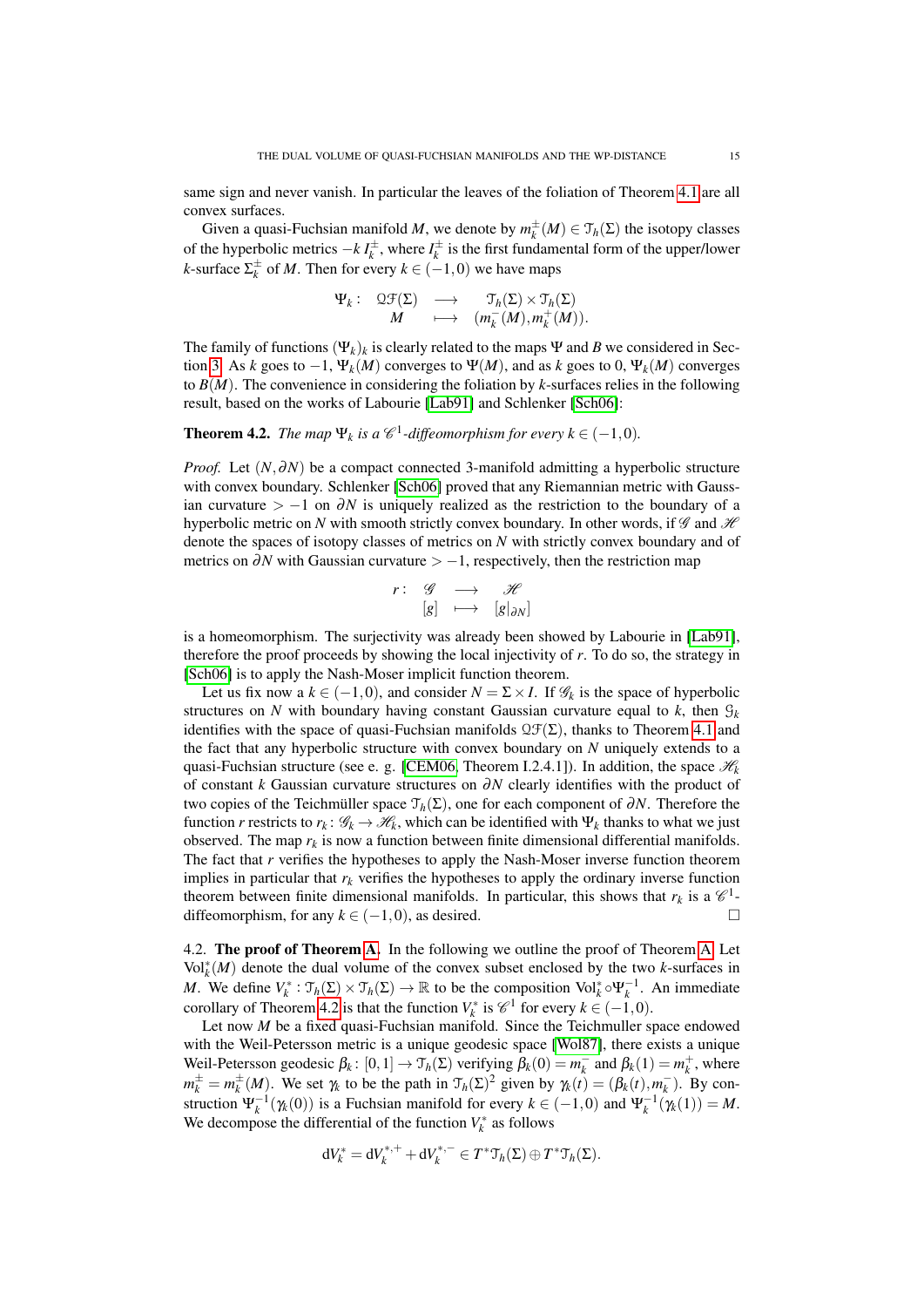Now we observe that

$$
\begin{split} |V_{k}^{*}(\gamma_{k}(1)) - V_{k}^{*}(\gamma_{k}(0))| &= \left| \int_{0}^{1} \frac{d}{dt} V_{k}^{*}(\gamma_{k}(t)) dt \right| \\ &\leq \int_{0}^{1} \left| \left| dV_{k}^{*+} \right| \right|_{\gamma_{k}(t)} \left| \left| \beta_{k}'(t) \right| \right| dt \\ &\leq \max_{t \in [0,1]} \left| \left| dV_{k}^{*+} \right| \right|_{\gamma_{k}(t)} \ell_{WP}(\beta_{k}) \\ &= \max_{t \in [0,1]} \left| \left| dV_{k}^{*+} \right| \right|_{\gamma_{k}(t)} dw_{P}(m_{k}^{+}, m_{k}^{-}), \end{split}
$$

where  $\|\cdot\|_p$  denotes the Weil-Petersson norm on  $T_p^* \mathcal{T}_h(\Sigma)$ . The step from the first to the second line follows from the fact that the second component of the curve γ*<sup>k</sup>* does not depend on *t*, and in the last step we used that  $\beta_{WP}$  is a Weil-Petersson geodesic. Since the dual volume of the convex core of a Fuchsian manifold vanishes, we have that

$$
\lim_{k \to -1} V_k^*(\gamma_k(1)) - V_k^*(\gamma_k(0)) = \text{Vol}^*(CM).
$$

By Theorem [4.1](#page-13-2) we have

<span id="page-15-1"></span>
$$
\lim_{k \to -1} d_{\mathit{WP}}(m_k^+, m_k^-) = d_{\mathit{WP}}(m^+, m^-)
$$

where  $m^+$ ,  $m^-$  are the hyperbolic metrics of the upper and lower components of  $\partial CM$ , respectively. Therefore, taking the limit as *k* goes to −1 of the inequality above we obtain

(7) 
$$
|\text{Vol}^*(CM)| \leq \liminf_{k \to -1} \max_{t \in [0,1]} ||dV_k^{*,+}||_{\gamma_k(t)} \, dw_P(m^+,m^-).
$$

If  $\pi^+$ :  $\mathfrak{T}_h(\Sigma)^2 \to \mathfrak{T}_h(\Sigma)$  denotes the projection onto the first component, then the functions  $dV_k^{*,+}$  $\chi_k^{*,+} \circ \Psi_k$  are sections of the bundles  $(\pi^+ \circ \Psi_k)^*(T^* \mathfrak{T}(\Sigma))$ . In order to simplify the notation, we will set  $dL_{\mu+}$  to be the map

$$
\mathfrak{Q}\mathfrak{F}(\Sigma)\ni M\longmapsto \textup{d}(L_{\mu^+(M)})_{\pi^+\circ \Psi(M)}\in T^*\mathfrak{T}_h(\Sigma).
$$

Assuming that the functions  $(dV_k^{*,+})$  $\mathcal{L}_k^{*,+} \circ \Psi_k$ )<sub>k</sub> converge to  $dL_{\mu^+}$  uniformly over compact sets of  $QF(Σ)$  as *k* goes to −1, then Theorem [A](#page-1-0) easily follows:

*Proof of Theorem [A.](#page-1-0)* The paths  $\Psi_k^{-1}(\gamma_k)$  considered above lie inside a common compact subset of  $\mathfrak{QF}(\Sigma)$ . Following the proof of Corollary [3.8,](#page-12-0) we observe that  $||dL_{\mu+}||$  is bounded by  $K(2)/\sqrt{2}$  (the factor  $1/\sqrt{2}$  appears because we consider only the upper component of the bending measure). Therefore, by uniform convergence we have

$$
\liminf_{k \to -1} \max_{t \in [0,1]} \| dV_k^{*,+} \|_{\gamma_k(t)} \le K(2)/\sqrt{2} \approx 7.3459,
$$

which, combined with the inequality  $(7)$ , implies the statement.

Therefore, the last step left is to prove:

<span id="page-15-0"></span>**Proposition 4.3.** *The functions*  $(dV_k^{*,+})$  $\mathcal{L}_k^{*,+} \circ \Psi_k$ )<sub>k</sub> converge uniformly to  $dL_{\mu^+}$  over compact *sets of*  $QF(\Sigma)$  *as k goes to*  $-1$ 

We will deduce this fact from the so called *dual differential Schläfli formula*, stated in Theorem [4.4,](#page-15-2) and from the connection between the first order variation of the volumes  $V_k^*$ and the notion of landslides introduced in [\[BMS13\]](#page-20-7), [\[BMS15\]](#page-20-8).

<span id="page-15-2"></span>Theorem 4.4 ([\[RS99\]](#page-21-12)). *Let N be a compact manifold with boundary, and assume that there exists a smooth* 1*-parameter family* (*gt*)*<sup>t</sup> of hyperbolic metrics with strictly convex boundary on N. Then there exists the derivative of*  $t \mapsto \text{Vol}^*(N, g_t)$  *and it satisfies* 

$$
\frac{\mathrm{d}}{\mathrm{d}t} \left[ \text{Vol}^*(N, g_t) \right]_{t=0} = \frac{1}{4} \int_{\partial N} (\delta g|_{\partial N}, H I - I) \, \mathrm{d}a_I \,,
$$

*where*  $\delta g = \frac{d}{dt} g_t |_{t=0}$ .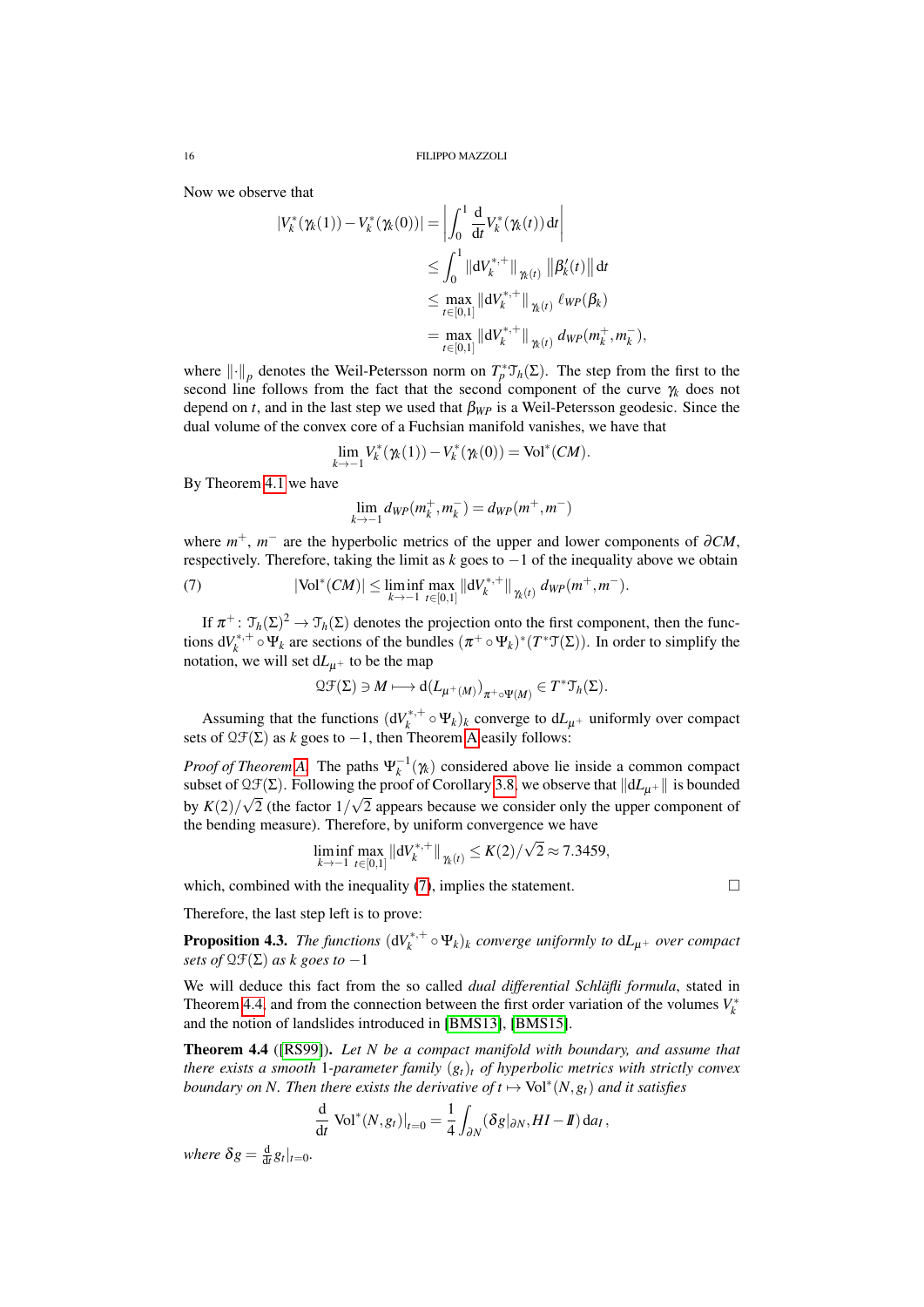*Proof.* This relation is a corollary of [\[RS99,](#page-21-12) Theorem 8]. It is enough to apply this result to the definition of dual volume  $Vol^*(N, g_t)$ , together with the relation

$$
\delta\left(\int_{\partial N} H \, \mathrm{d}a\right) = \int_{\partial N} \left(\delta H + \frac{H}{2}(\delta I, I)\right) \mathrm{d}a_I,
$$

which follows by differentiating the expression  $H d a = H$ det*I* d*x* ∧ d*y* in local coordinates.

4.3. **Earthquakes and landslides.** We briefly recall the definition of landslide flow, introduced in Bonsante, Mondello, and Schlenker [\[BMS13\]](#page-20-7), and the properties that we will need for the proof of Proposition [4.3.](#page-15-0)

Landslides are described by a map

$$
\begin{array}{cccc} \mathcal{L}: & S^1 \times \mathcal{T} \times \mathcal{T} & \longrightarrow & \mathcal{T} \times \mathcal{T} \\ & (e^{i\theta}, m, m') & \longmapsto & \mathcal{L}_{e^{i\theta}}(m, m'), \end{array}
$$

where T stands for  $\mathcal{T}(\Sigma)$ . The first component of  $\mathcal{L}_{e^{i\theta}}(m, m')$ , which we will denote by  $\mathcal{L}_{e^{i\theta}}^1(m, m')$ , is called the *landslide of m with respect to m' with parameter*  $e^{i\theta}$ *. The map*  $\mathcal{L}_{e^{i\theta}}$ is defined via the following result:

<span id="page-16-0"></span>**Theorem 4.5** ([\[Lab92\]](#page-21-13), [\[Sch93\]](#page-21-14)). Let  $m, m' \in \mathcal{T}$ . Then, for any representative  $h \in m$ , there  $\mathit{exists} \ a \ unique \ h' \in m' \ and \ a \ unique \ b: \ T\Sigma \to T\Sigma \ such \ that:$ 

- *b is h-self-adjoint;*
- *b has determinant* 1*;*
- *b* is Codazzi with respect to the Levi-Civita connection  $\nabla$  of h, i. e.  $(\nabla_X b)Y =$  $(\nabla_Y b)X$  for all X, Y.

The operator  $b$  is also called the *Labourie operator* of the couple  $h$ ,  $h'$ . In the following, we will identify, with abuse, a pair of isotopy classes  $m, m' \in \mathcal{T}$  with a pair of hyperbolic metrics *h*, *h'* satisfying the conclusions of the Theorem above. Given  $\theta \in \mathbb{R}/2\pi\mathbb{Z}$  and two metrics *h*, *h'* with Labourie operator *b*, we denote by  $b^{\theta}$  the endomorphism  $\cos(\theta/2)1 +$  $\sin(\theta/2)Jb$ , where *J* is the almost complex structure of *h*, and we set  $h^{\theta} := h(b^{\theta} \cdot, b^{\theta} \cdot)$ . Then the function  $\mathcal L$  is defined as:

$$
\mathcal{L}_{e^{i\theta}}(h, h') := (h^{\theta}, h^{\pi + \theta}).
$$

It turns out that, for any  $\theta$ , the metric  $h^\theta$  is hyperbolic, and  $\mathcal L$  actually defines a flow, in the sense that it satisfies  $\mathcal{L}_{e^{i\theta}} \circ \mathcal{L}_{e^{i\theta'}} = \mathcal{L}_{e^{i(\theta+\theta')}}$  for all  $\theta, \theta'.$ 

As earthquakes extend to *complex earthquakes* (see [\[McM98\]](#page-21-10)), similarly happens for landslides. Fixed  $h, h' \in \mathcal{T}$ , the map  $\mathcal{L}_{\bullet}^1(h, h')$  extends to a holomorphic function  $C_{\bullet}(h, h')$ defined on a open neighborhood of the closure of the unit disc  $\Delta$  in  $\mathbb{C}$ . If  $\zeta = \exp(s + i\theta) \in$  $\overline{\Delta}$ , then  $C_{\zeta}$  can be written as

$$
C_{\zeta}(h,h') = \mathrm{sgr}_{s} \circ \mathcal{L}_{e^{i\theta}}(h,h'),
$$

where sgr<sub>s</sub>:  $\mathcal{T}^2 \to \mathcal{T}$  is called the *smooth grafting map*. If  $s = 0$ , then sgr<sub>0</sub>  $\circ \mathcal{L}_{e^{i\theta}} = \mathcal{L}_{e^{i\theta}}^1$ .

Constant Gaussian curvature surfaces are a natural example in which pairs of metrics as in Theorem [4.5](#page-16-0) arise. Let  $\Sigma_k$  be a *k*-surface in a hyperbolic 3-manifold, with first fundamental form  $I_k$  and shape operator  $B_k$ . The *third fundamental form* of  $\Sigma_k$  is defined as  $I\mathbf{I}(\mathbf{I}_{k}) = I_{k}(B_{k}, B_{k})$ . Either by direct computation or by using the duality correspondence between hypersurfaces of  $\mathbb{H}^3$  and dS<sup>3</sup> (see [\[Riv86\]](#page-21-1), [\[Sch02\]](#page-21-2)), we see that the third fundamental form is a constant Gaussian curvature metric too, with curvature  $\frac{k}{k+1}$ . Moreover, if we set

(8) 
$$
h_k := -k I_k, \qquad h'_k := -\frac{k}{k+1} I I\!\!I_k, \qquad b_k := \frac{1}{\sqrt{k+1}} B_k,
$$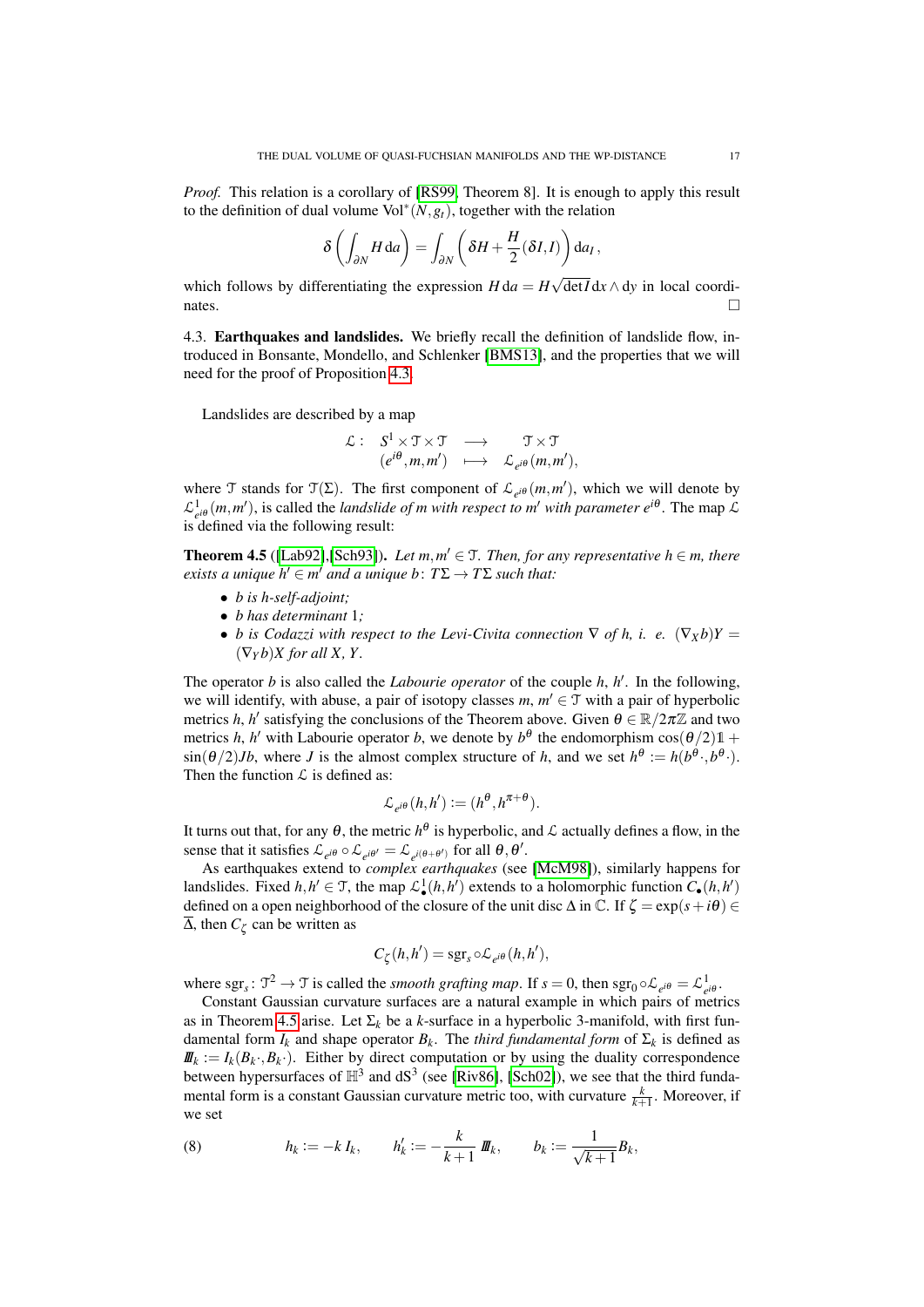then  $h_k$  and  $h'_k = h_k(b_k, b_k)$  are hyperbolic metrics satisfying the properties of Theorem [4.5.](#page-16-0) We refer to [\[BMS13\]](#page-20-7) and [\[BMS15\]](#page-20-8) for a more detailed exposition about landslides, and to Labourie [\[Lab92\]](#page-21-13) for what concerns *k*-surfaces.

Fixed *h*<sup> $\prime$ </sup>, we set  $l^1(h, h')$  to be the infinitesimal generator of the landslide flow with respect to the hyperbolic metric  $h'$  at the point  $h \in \mathcal{T}$ . In other words,

$$
l^{1}(h,h') := \frac{\mathrm{d}}{\mathrm{d}\theta} \mathcal{L}^{1}_{e^{i\theta}}(h,h')\big|_{\theta=0} \in T_{h} \mathfrak{T}.
$$

Landslides extend the notion of earthquake in the sense explained by the following Theorem:

<span id="page-17-3"></span>**Theorem 4.6** ([\[BMS13,](#page-20-7) Proposition 6.8]). *Let*  $(h_n)_n$  *and*  $(h'_n)_n$  *be two sequences of hyperbolic metrics on*  $\Sigma$  *such that*  $(h_n)_n$  *converges to*  $h \in \mathcal{T}$ *, and*  $(h'_n)_n$  *converges to a projective class of measured lamination* [ $\mu$ ] *in the Thurston boundary of Teichmüller space. If*  $(\theta_n)_n$  *is*  $a$  sequence of positive numbers such that  $\theta_n \ell_{h'_n}$  converges to  $\iota(\mu,\cdot)$ , then  $\mathcal{L}^1_{e^{i\theta_n}}(h_n,h'_n)$  converges to the left earthquake  $\mathcal{E}_{\mu/2}(h)$ , and  $\theta_n\cdot l^1(h_n,h_n')|_{h_n}$  converges to  $\frac{1}{2}e_\mu|_{h}=\frac{\mathrm{d}}{\mathrm{d}t}\mathcal{E}_{t\mu/2}(h)$ .

*Remark* 4.7. The last part of the assertion follows from the fact that the functions  $e^{i\theta} \mapsto$  $\mathcal{L}^1_{e^{i\theta}}(h, h')$  extend to holomorphic functions  $\zeta \mapsto C_{\zeta}(h, h')$ , where  $\zeta$  varies in a neighborhood of  $\overline{\Delta}$ . In particular, the uniform convergence of the complex landslides  $C_{\bullet}(h_n, h'_n)$  to the complex earthquake map implies uniform convergence in the  $\mathscr{C}^\infty$ -topology with respect to the complex parameter  $\zeta$ .

In order to prove the relation between the differential of  $V_k^*$  and the landslide flow, it will be useful to have an explicit expression to compute the variation of the hyperbolic length of a simple closed curve  $\alpha$  of  $\Sigma$  along the infinitesimal landslide  $l^1(h, h').$ 

<span id="page-17-0"></span>Lemma 4.8. *Let* α *be a simple closed curve in* Σ*. Then we have*

$$
\frac{\mathrm{d}}{\mathrm{d}\theta}\,L_{\alpha}(\mathcal{L}_{e^{i\theta}}^{1}(h,h'))\big|_{\theta=0}=-\int_{\alpha}\frac{h(b\alpha',J\alpha')}{2\|\alpha'\|_{h}^{2}}\,\mathrm{d}\ell_{h},
$$

where *J* is the complex structure of h and *b* is the Labourie operator of the couple h, h'.

*Proof.* With abuse, we denote the *h*-geodesic realization of  $\alpha$  by  $\alpha$  itself. By definition of landslide we have

$$
\frac{\mathrm{d}}{\mathrm{d}\theta} \mathcal{L}_{e^{i\theta}}^1(h, h')(\alpha', \alpha')\big|_{t=0} = \dot{h}(\alpha', \alpha') = h(\alpha', Jb\alpha').
$$

Since *J* is *h*-self-adjoint and  $J^2 = -id$ , we deduce that  $\dot{h}(\alpha', \alpha') = -h(b\alpha', J\alpha')$ . Combin-ing this relation with Proposition [2.1](#page-6-1) we obtain the statement.  $\Box$ 

In order to simplify the notation, we will write  $\mathcal{T}^2$  for the Teichmüller space of the surface  $\Sigma = \Sigma^+ \sqcup \Sigma^-$ , and by  $I_k$ ,  $I_k$  and  $I\!I\!I_k$  the fundamental forms of the surface  $\Sigma_k = \Sigma^+_k \sqcup \Sigma^-_k$ . The relation between landslides and the dual volume of the region enclosed by the two *k*surfaces is described by the following fact:

<span id="page-17-2"></span>**Proposition 4.9.** Let M be a quasi-Fuchsian manifold and let  $h_k$ ,  $h'_k \in \mathcal{T}^2$  denote the hy $p$ *erbolic metrics*  $-k$   $I_k$  *and*  $-k(k+1)^{-1}$   $I\!I\!I_k$ *. Then we have* 

$$
dV_k^* \circ \Psi_k(M) = \sqrt{-\frac{k+1}{k}} \; \hat{\omega}_{WP}(l^1(h_k, h'_k), \cdot) \in T^*_{\Psi_k(M)} \mathfrak{I}^2,
$$

 $where \ \hat{\omega}_{WP} = \omega_{WP} \oplus \omega_{WP}$ .

*Proof.* Given a simple closed curve  $\alpha$  in  $\Sigma_k$ , we denote by  $e_{\alpha}$  the infinitesimal generator of the left earthquake flow along  $\alpha$  on  $\mathcal{T}^2$ . We will prove the statement by showing that, for every simple closed curve  $\alpha$ , we have:

<span id="page-17-1"></span>(9) 
$$
d(V_k^*)_{\Psi_k(M)}(e_\alpha)=\sqrt{-\frac{k+1}{k}} \hat{\omega}_{WP}(l^1(h_k,h'_k),e_\alpha).
$$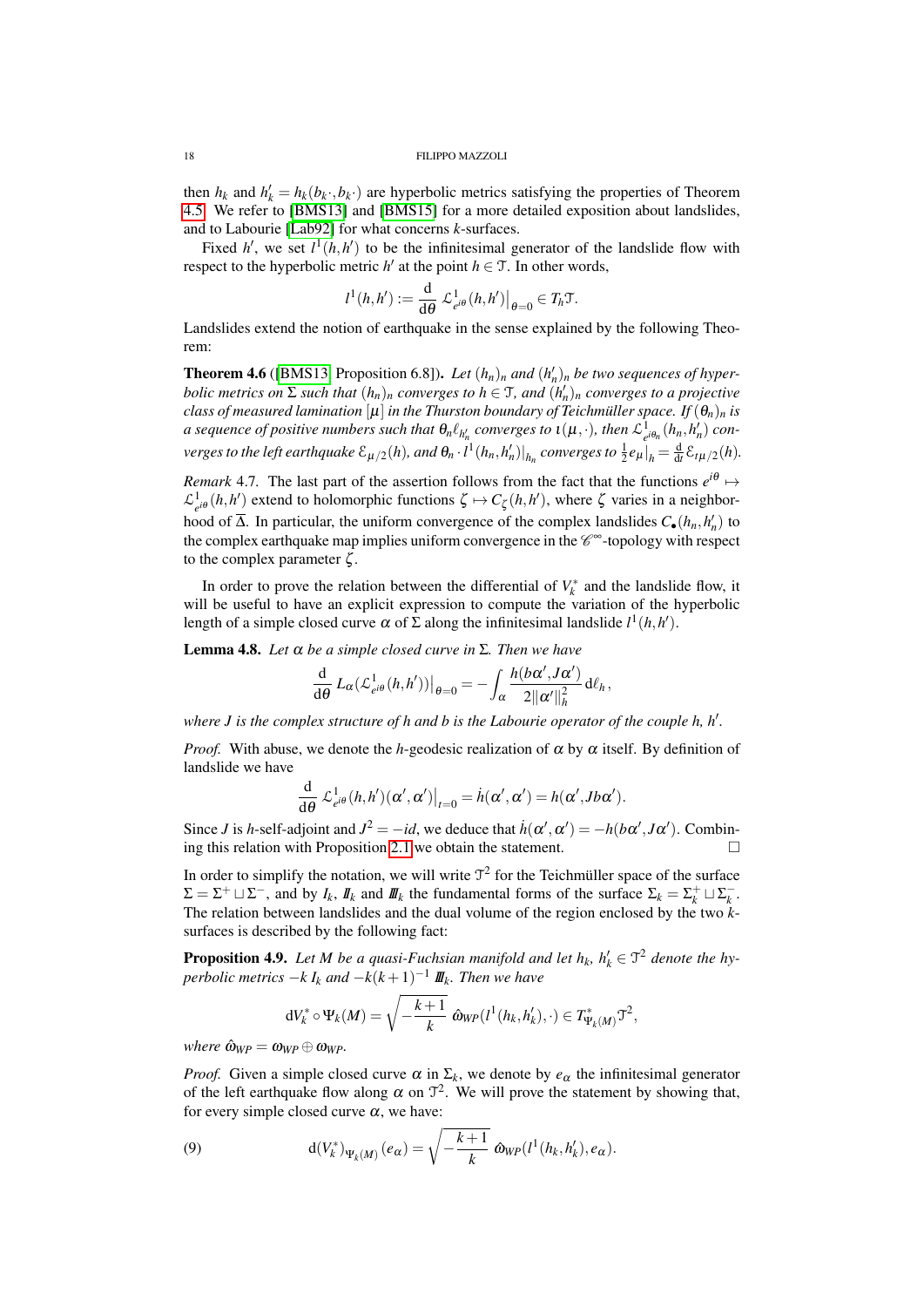Since the constant  $k$  will be fixed, we will not write the dependence on  $k$  in the objects involved in the argument, in order to simplify the notation. Given any first order variation of metrics  $\delta I = \delta I_k$  on  $\Sigma = \Sigma_k$ , we can find a variation  $\delta g$  of hyperbolic metrics on *M* satisfying  $\delta g|_{\Sigma} = \delta I$ . Our first step will be to construct an explicit variation  $\delta I$  corresponding to the vector field  $e_{\alpha}$ , and then to apply Proposition [4.4](#page-15-2) to compute  $dV_k^*(e_{\alpha})$ .

We will identify the curve  $\alpha$  with its *I*-geodesic parametrization of length  $L_{\alpha}$  and at speed 1. Let *J* denote the almost complex structure of *I*, and set *V* to be the vector field along  $\alpha$  given by  $-J\alpha'$ . We can find a  $\varepsilon > 0$  so that the map

$$
\xi: \mathbb{R}/L_{\alpha}\mathbb{Z} \times [0,\varepsilon] \longrightarrow \sum_{(s,r)} \mathbb{Z} \times [0,\varepsilon] \longrightarrow \exp_{\alpha(s)}(rV(s))
$$

is a diffeomorphism onto its image (here exp is the exponential map with respect to *I*). The image of  $\xi$  is a closed cylinder in  $\Sigma$  having  $\alpha$  as left boundary component. Observe that the metric *I* equals  $dr^2 + \cosh^2 r \, ds^2$  in the coordinates defined by  $\xi^{-1}$ . We also choose a smooth function  $\eta : [0, \varepsilon] \to [0, 1]$  that coincides with 1 in a neighborhood of 0, and with 0 in a neighborhood of  $\varepsilon$ . Now define

$$
f_t: \mathbb{R}/L_{\alpha}\mathbb{Z} \times [0,\varepsilon] \longrightarrow \mathbb{R}/L_{\alpha}\mathbb{Z} \times [0,\varepsilon]
$$
  

$$
(s,r) \longmapsto (s+t\eta(r),r).
$$

The maps  $u_t := \xi \circ f_t \circ \xi^{-1}$  give a smooth isotopy of the strip Im $\xi$  adjacent to  $\alpha$ , with  $u_0 = id$ . Finally we set

$$
\delta I := \begin{cases} \frac{\mathrm{d}}{\mathrm{d}t} u_t^* I \big|_{t=0} = 2\eta'(r) \cosh^2 r \, \mathrm{d}r \, \mathrm{d}s & \text{inside } \mathrm{Im}\,\xi, \\ 0 & \text{elsewhere,} \end{cases}
$$

where here  $2 ds dr = ds \otimes dr + dr \otimes ds$ . Thanks to our choice of the function  $\eta$ ,  $\delta I$  is a smooth symmetric tensor of  $\Sigma_k$  that represents the first order variation of *I* along the infinitesimal left earthquake  $e_{\alpha}$ . By Proposition [4.4,](#page-15-2) we have that

$$
dV_k^*(\delta g) = \frac{1}{4} \int_{\Sigma_k} (\delta g|_{\Sigma_k}, H\mathbf{I} - \mathbf{I}) da = -\frac{1}{4} \int_0^{L_\alpha} \int_0^\varepsilon (\delta \mathbf{I}, \mathbf{I}) \cosh r dr ds,
$$

where the last step follows from the fact that δ*I* is *I*-traceless. Let ∇ denote the Levi-Civita connection of *I*. Then the coordinate vector fields of  $\xi^{-1}$  satisfy:

$$
\nabla_{\partial_r} \partial_r = 0, \qquad \nabla_{\partial_s} \partial_r = \nabla_{\partial_r} \partial_s = \tanh r \, \partial_s, \qquad \nabla_{\partial_s} \partial_s = -\sinh r \cosh r \, \partial_r.
$$

By definition,  $(\delta I, I\hspace{-0.1cm}I) = 2 I^{rr} I^{ss} \delta I_{rs} I\hspace{-0.1cm}I_{rs} = 2\eta' I\hspace{-0.1cm}I_{rs}$ . If we set  $f(r) := \int_0^{L\hspace{-0.1cm}I} dI_{rs} ds$ , then, integrating by parts and recalling that  $\eta(\varepsilon) = 0$ , we get

$$
dV_k^*(\delta g) = -\frac{1}{2} \int_0^{\epsilon} \eta'(r) f(r) \cosh r dr
$$
  
(\*)
$$
= \frac{1}{2} f(0) + \frac{1}{2} \int_0^{\epsilon} \eta(r) (f'(r) \cosh r + f(r) \sinh r) dr
$$

Being the second fundamental form a Codazzi tensor, we have  $(\nabla_{\partial_r}\mathbf{I})_{rs} = (\nabla_{\partial_s}\mathbf{I})_{rr}$ . Using the expressions of the connection given above, this relation can be rephrased as  $\partial_r I\!I_{rs} =$  $\partial_s I\!\!I_{rr}$  − tanh *r*  $I\!\!I_{sr}$ . Hence we deduce

<span id="page-18-0"></span>
$$
f'(r) = \int_0^{L_{\alpha}} (\partial_s I\!\!I_{rr} - \tanh r \, I\!\!I_{sr}) ds = -\tanh r \, f(r),
$$

where the first summand vanishes because  $\alpha$  is a closed curve. Therefore the integral in the relation  $(\star)$  equals 0, and we end up with the equation

(10) 
$$
dV_k^*(\delta g) = \frac{1}{2} \int_0^{L_{\alpha}} I_{rs} ds = -\frac{1}{2} \int_0^{L_{\alpha}} I(B\alpha', J\alpha') ds
$$

since  $\partial_r|_{r=0} = V = -J\alpha'$  and  $\partial_s|_{r=0} = \alpha'$ .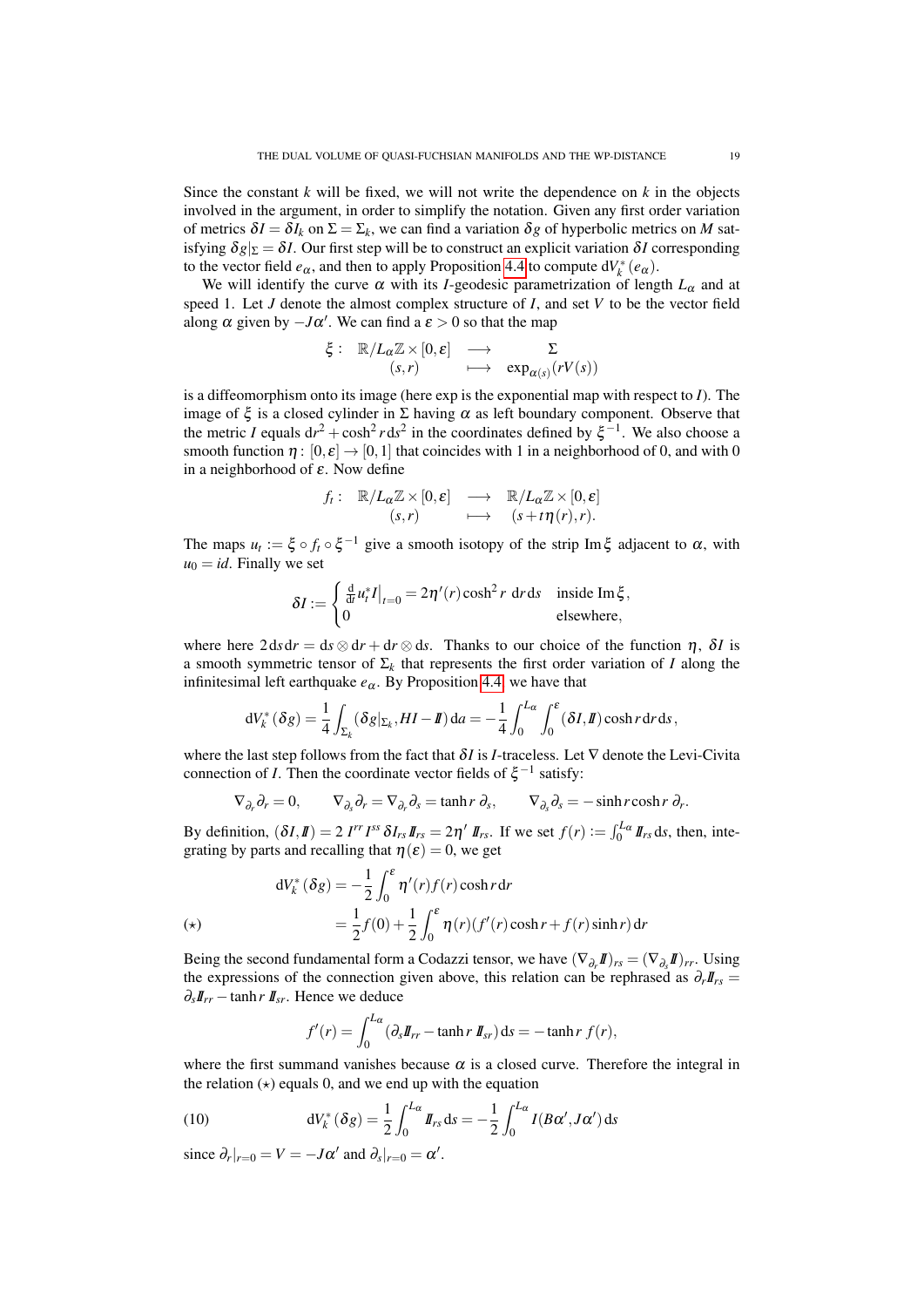Now we apply Lemma [4.8](#page-17-0) to α, the hyperbolic metrics  $h = -k I$ ,  $h' = -\frac{k}{k+1} I I I$  and the operator  $b = \frac{1}{\sqrt{k}}$  $\frac{1}{k+1}$ *B* (here *B* is the shape operator of  $\Sigma_k$ ), obtaining

$$
d(L_{\alpha})_h(l^1(h, h')) = -\frac{1}{2}\sqrt{-\frac{k}{k+1}} \int_0^{L_{\alpha}} I(B\alpha', J\alpha') ds.
$$

This relation, combined with [\(10\)](#page-18-0), proves that

$$
dV_k^*(\delta g) = \sqrt{-\frac{k+1}{k}} d(L_\alpha)_h(l^1(h, h'))
$$

By the work of Wolpert [\[Wol83\]](#page-21-15), we have  $dL_{\alpha} = \hat{\omega}_{WP}(\cdot, e_{\alpha})$ , which proves relation [\(9\)](#page-17-1), and therefore the statement.

Since the complex landislide is holomorphic with respect to the complex structure of  $\mathcal{T}^2$ , an equivalent way to state Proposition [4.9](#page-17-2) is the following:

**Proposition 4.10.** Let M be a quasi-Fuchsian manifold and let  $h_k$ ,  $h'_k \in \mathcal{T}^2$  denote the *hyperbolic metrics*  $-k$  *I<sub>k</sub>* and  $-k(k+1)^{-1}$   $\mathbf{I\!I\!I}$ <sub>k</sub>. Then the Weil-Petersson gradient of  $V_k^*$ *coincides, up to a multiplicative factor, with the infinitesimal grafting with respect to the*  $\textit{couple }(h_k, h'_k)$ *. In other words,* 

$$
\operatorname{grad}_{WP} V_k^* = \sqrt{-\frac{k+1}{k}} \frac{d}{ds} \operatorname{sgr}_s(h_k, h'_k)\big|_{s=0}.
$$

The behavior of the third fundamental forms  $I\mathcal{I}_k$  of the *k*-surfaces, as *k* approaches  $-1$ , is well understood and described by the following Theorem:

<span id="page-19-1"></span>**Theorem 4.11.** Let  $(E_n)_n$  be a sequence of hyperbolic ends converging to an hyperbolic *end E homeomorphic to*  $\Sigma \times \mathbb{R}_{\geq 0}$ *, and let*  $(k_n)_n$  *be any decreasing sequence of numbers*  $converging$  to  $-1$ *. Then*  $\ell_{I\!I\!I_n}$  converges to  $\iota(\mu,\cdot)$ , where  $I\!I\!I_n$  denotes the third fundamental *form of the*  $k_n$ *-surface of*  $E_n$ *, and*  $\mu$  *is the bending measured lamination of the concave boundary of E.*

<span id="page-19-0"></span>*Remark* 4.12*.* Theorem [4.11](#page-19-1) is in fact a restatement of [\[Bel17,](#page-20-15) Theorem 2.10]. In [\[Bel17\]](#page-20-15) the author works with *maximal global hyperbolic spatially compact* (MGHC) *de Sitter spacetimes*, which connect to the world of hyperbolic ends through the duality between the de Sitter and the hyperbolic space-forms, as observed by Mess [\[Mes07\]](#page-21-16). In particular, this phenomenon allowed Barbot, Béguin, and Zeghib [\[BBZ11\]](#page-20-16) to give an alternative proof of the existence of the foliation by *k*-surfaces.

*Proof of Proposition* [4.3.](#page-15-0) Let  $(M_n)_n$  be a sequence of quasi-Fuchsian manifolds converging to *M*, and let  $(k_n)_n$  be a decreasing sequence converging to −1. We denote my  $m_n$  and  $m'_n$  the isotopy classes of the hyperbolic metrics

$$
h_n := -k_n I_{k_n}, \qquad h'_n := -\frac{k_n}{1 + k_n} I\!I\!I_{k_n},
$$

where  $I_{k_n}$  and  $I\!\!I\!\!I_{k_n}$  are the first and second fundamental forms of the  $k_n$ -surface  $\Sigma^+_{k_n} \sqcup \Sigma^-_{k_n}$ sitting inside  $M_n$ . The  $k_n$ -surface is at distance  $\lt$  arctanh $(\sqrt{k_n+1})$  from the convex core of  $M_n$  (apply the same argument of [\[BMS13,](#page-20-7) Lemma 6.14] in the hyperbolic setting), therefore the metrics  $m_n$  converge to the metric  $m$  on the boundary of the convex core of *M*. If we take

$$
\theta_n:=\sqrt{-\frac{1+k_n}{k_n}},
$$

then, by Theorem [4.11,](#page-19-1) the length spectrum of  $\theta_n \ell_{m'_n}$  converges to the bending measure  $\mu$ of the boundary of the convex core of *M*. Therefore, applying Theorem [4.6](#page-17-3) we obtain that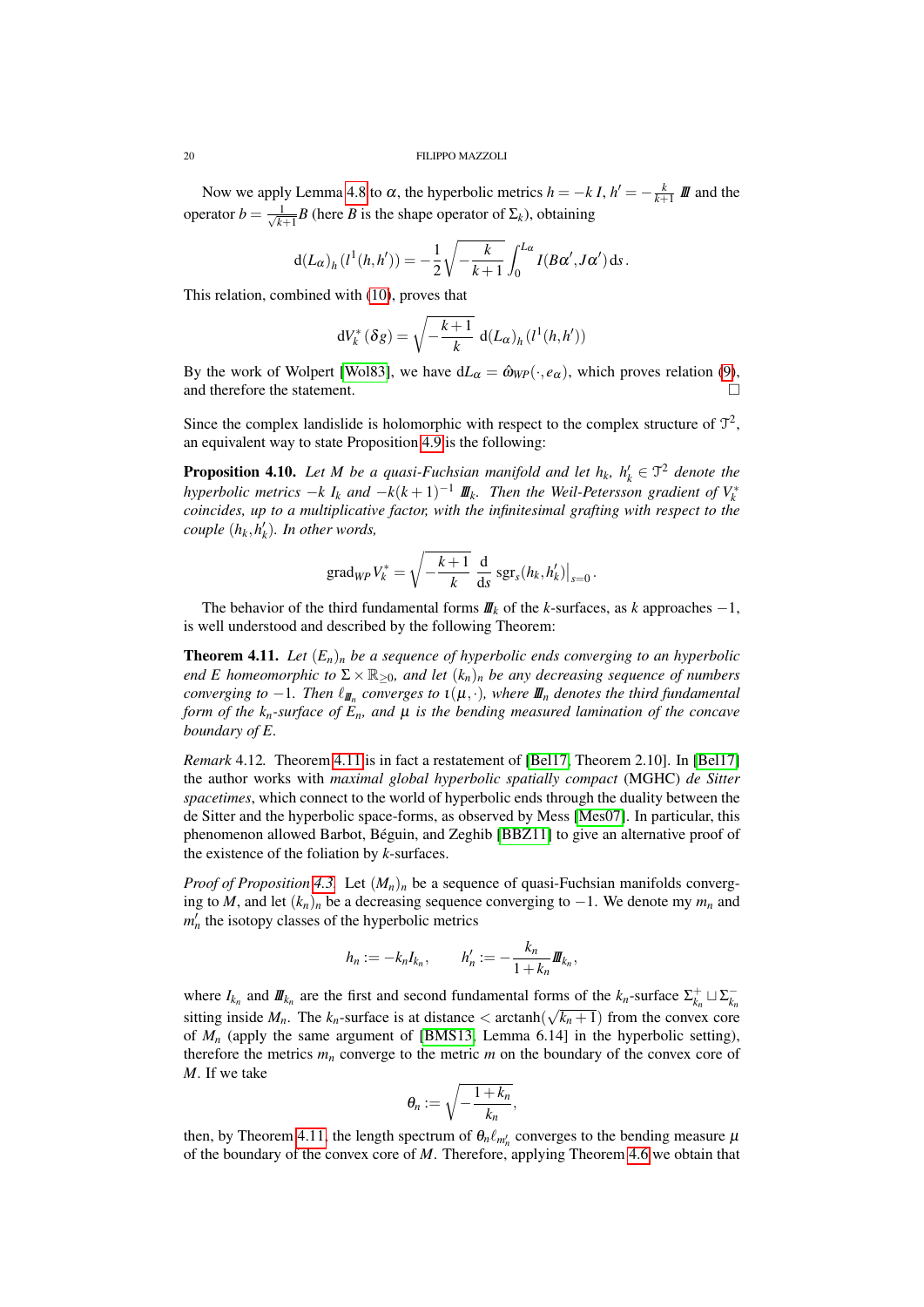$l_1(m_n, m'_n)|_{\Psi_{k_n}(M_n)}$  converges to  $1/2 e_\mu|_m$ . Combining this with Proposition [4.9,](#page-17-2) we prove that

$$
\lim_{n\to\infty} \mathrm{d}V_{k_n}^* \circ \Psi_{k_n}(M_n) = \frac{1}{2} \hat{\omega}_{WP}(e_\mu, \cdot) = -\frac{1}{2} \mathrm{d}(L_\mu)_m(\cdot),
$$

where the last step follows from [\[Wol83\]](#page-21-15). This concludes the proof.  $\Box$ 

# **REFERENCES**

- <span id="page-20-3"></span>[BBB19] Martin Bridgeman, Jeffrey F. Brock, and Kenneth Bromberg. "Schwarzian derivatives, projective structures, and the Weil-Petersson gradient flow for renormalized volume". *Duke Math. J.* 168.5 (2019), pp. 867–896.
- <span id="page-20-16"></span>[BBZ11] Thierry Barbot, François Béguin, and Abdelghani Zeghib. "Prescribing Gauss curvature of surfaces in 3-dimensional spacetimes: application to the Minkowski problem in the Minkowski space". *Ann. Inst. Fourier (Grenoble)* 61.2 (2011), pp. 511–591.
- <span id="page-20-6"></span>[BCY16] Martin Bridgeman, Richard D. Canary, and Andrew Yarmola. "An improved bound for Sullivan's convex hull theorem". *Proc. Lond. Math. Soc. (3)* 112.1 (2016), pp. 146–168.
- <span id="page-20-15"></span>[Bel17] Mehdi Belraouti. "Asymptotic behavior of Cauchy hypersurfaces in constant curvature space-times". *Geom. Dedicata* 190 (2017), pp. 103–133.
- <span id="page-20-1"></span>[Ber60] Lipman Bers. "Simultaneous uniformization". *Bull. Amer. Math. Soc.* 66 (1960), pp. 94–97.
- <span id="page-20-7"></span>[BMS13] Francesco Bonsante, Gabriele Mondello, and Jean-Marc Schlenker. "A cyclic extension of the earthquake flow I". *Geom. Topol.* 17.1 (2013), pp. 157–234.
- <span id="page-20-8"></span>[BMS15] Francesco Bonsante, Gabriele Mondello, and Jean-Marc Schlenker. "A cyclic extension of the earthquake flow II". *Ann. Sci. Éc. Norm. Supér. (4)* 48.4 (2015), pp. 811–859.
- <span id="page-20-14"></span>[BO04] Francis Bonahon and Jean-Pierre Otal. "Laminations measurées de plissage des variétés hyperboliques de dimension 3". *Ann. of Math. (2)* 160.3 (2004), pp. 1013–1055.
- <span id="page-20-10"></span>[Bon96] Francis Bonahon. "Shearing hyperbolic surfaces, bending pleated surfaces and Thurston's symplectic form". *Ann. Fac. Sci. Toulouse Math. (6)* 5.2 (1996), pp. 233–297.
- <span id="page-20-13"></span>[Bon98a] Francis Bonahon. "A Schläfli-type formula for convex cores of hyperbolic 3 manifolds". *J. Differential Geom.* 50.1 (1998), pp. 25–58.
- <span id="page-20-12"></span>[Bon98b] Francis Bonahon. "Variations of the boundary geometry of 3-dimensional hyperbolic convex cores". *J. Differential Geom.* 50.1 (1998), pp. 1–24.
- <span id="page-20-0"></span>[Bro03] Jeffrey F. Brock. "The Weil-Petersson metric and volumes of 3-dimensional hyperbolic convex cores". *J. Amer. Math. Soc.* 16.3 (2003), pp. 495–535.
- <span id="page-20-4"></span>[CEM06] Richard D. Canary, David Epstein, and Albert Marden, eds. *Fundamentals of hyperbolic geometry: selected expositions*. Vol. 328. London Mathematical Society Lecture Note Series. Cambridge University Press, Cambridge, 2006, pp. xii+335.
- <span id="page-20-9"></span>[GL00] Frederick P. Gardiner and Nikola Lakic. *Quasiconformal Teichmüller theory*. Vol. 76. Mathematical Surveys and Monographs. American Mathematical Society, Providence, RI, 2000, pp. xx+372.
- <span id="page-20-11"></span>[Ker85] Steven P. Kerckhoff. "Earthquakes are analytic". *Comment. Math. Helv.* 60.1 (1985), pp. 17–30.
- <span id="page-20-5"></span>[KS08] Kirill Krasnov and Jean-Marc Schlenker. "On the renormalized volume of hyperbolic 3-manifolds". *Comm. Math. Phys.* 279.3 (2008), pp. 637–668.
- <span id="page-20-2"></span>[KS09] Kirill Krasnov and Jean-Marc Schlenker. "A symplectic map between hyperbolic and complex Teichmüller theory". *Duke Math. J.* 150.2 (2009), pp. 331– 356.